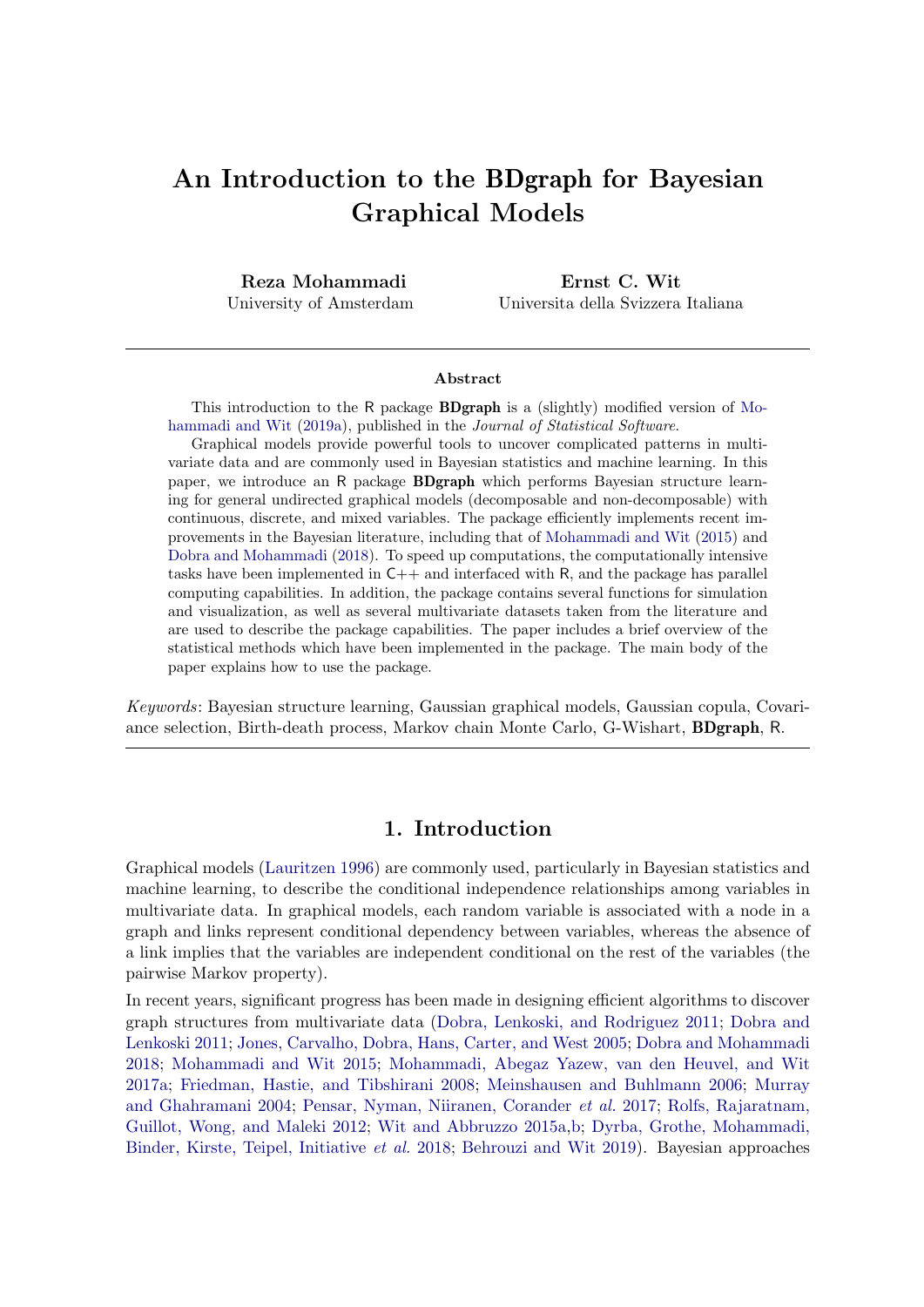provide a principled alternative to various penalized approaches.

In this paper, we describe the BDgraph package (Mohammadi and Wit 2019b) in R (R Core Team 2019) for Bayesian structure learning in undirected graphical models. The package can deal with Gaussian, non-Gaussian, discrete and mixed datasets. The package includes various functional modules, including data generation for simulation, several search algorithms, graph estimation routines, a convergence check and a visualization tool; see Figure 1. Our package efficiently implements recent improvements in the Bayesian literature, including those of Mohammadi and Wit (2015); Mohammadi et al. (2017a); Dobra and Mohammadi (2018); Lenkoski (2013); Mohammadi, Massam, and Gerald (2017b); Dobra and Lenkoski (2011); Hoff (2007). For a Bayesian framework of Gaussian graphical models, we implement the method developed by Mohammadi and Wit (2015) and for Gaussian copula graphical models we use the method described by Mohammadi et al. (2017a) and Dobra and Lenkoski (2011). To make our Bayesian methods computationally feasible for moderately high-dimensional data, we efficiently implement the **BDgraph** package in  $C++$  linked to R. To make the package easy to use, the BDgraph package uses several S3 classes as return values of its functions. The package is available under the general public license (GPL  $\geq$  3) from the Comprehensive R Archive Network (CRAN) at http://cran.r-project.org/packages=BDgraph.

In the Bayesian literature, the **BDgraph** is one of the few R packages which is available online for Gaussian graphical models and Gaussian copula graphical models. Another R package is ssgraph (Mohammadi 2019) which is based on spike-and-slab proir. On the other hand, more packages seem to be available in the frequentist literature. The existing packages include huge (Zhao, Liu, Roeder, Lafferty, and Wasserman 2019), glasso (Friedman, Hastie, and Tibshirani 2018), bnlearn (Scutari 2010), pcalg (Kalisch, Mächler, Colombo, Maathuis, and Bühlmann 2012), netgwas (Behrouzi and Wit 2017), and QUIC (Hsieh, Sustik, Dhillon, and Ravikumar 2011, 2014).

In Section 2 we illustrate the user interface of the BDgraph package. In Section 3 we explain some methodological background of the package. In this regard, in Section 3.1 we briefly explain the Bayesian framework for Gaussian graphical models for continuous data. In Section 3.2 we briefly describe the Bayesian framework in the Gaussian copula graphical models for data that do not follow the Gaussianity assumption, such as non-Gaussian continuous, discrete or mixed data. In Section 4 we describe the main functions implemented in the BDgraph package. In addition, we explain the user interface and the performance of the package by a simple simulation example.

# 2. User interface

In the R environment, one can access and load the BDgraph package by using the following commands:

R> install.packages( "BDgraph" ) R> library( "BDgraph" )

By loading the **BDgraph** package we automatically load the **igraph** (Csardi and Nepusz 2006) package, since the BDgraph package depends on this package for graph visualization. The igraph package is available on the Comprehensive R Archive Network (CRAN) at http: //CRAN.R-project.org.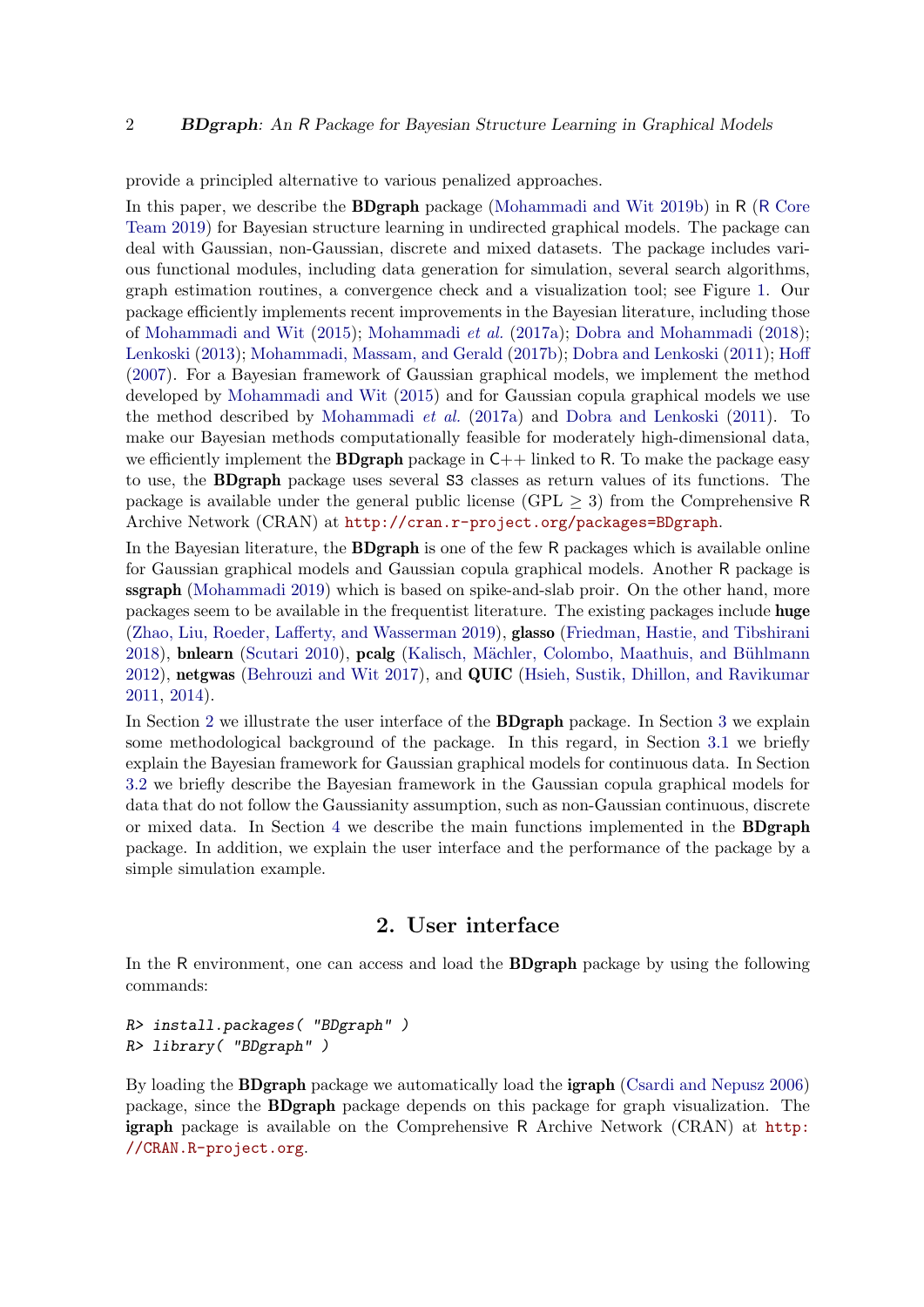To speed up computations, we efficiently implement the **BDgraph** package by linking the  $C_{++}$ code to R. The computationally extensive tasks of the package are implemented in parallel in  $C++$  using **OpenMP** (Board 2008). For the  $C++$  code, we use the highly optimized **LAPACK** (Anderson, Bai, Bischof, Blackford, Demmel, Dongarra, Du Croz, Greenbaum, Hammarling, McKenney, and Sorensen 1999) and BLAS (Lawson, Hanson, Kincaid, and Krogh 1979) linear algebra libraries on systems that provide them. The use of these libraries significantly improves program speed.

We design the **BDgraph** package to provide a Bayesian framework for undirected graph estimation of different types of datasets such as continuous, discrete or mixed data. The package facilitates a pipeline for analysis by three functional modules; see Figure 1. These modules are as follows:



bdgraph.<br>Littler (MO) functions to evaluate convergence of the search algorithms, estimation of the true graph, Figure 1: Configuration of the **BDgraph** package which includes three main parts: (M1) data  $s$ imulation,  $(M2)$  several statistical methods,  $(M3)$  several search algorithms,  $(M4)$  various assessment and comparison of the results and graph visualization.

Module 1. Data simulation: Function bdgraph.sim simulates multivariate Gaussian, discrete, binary, and mixed data with different undirected graph structures, including "random", "cluster", "scale-free", "lattice", "hub", "star", "circle", "AR(1)", "AR(2)", and "fixed" graphs. Users can determine the sparsity of the graph structure and can generate mixed data, including "count", "ordinal", "binary", "Gaussian" and "non-Gaussian" variables.

Module 2. Methods: The function bdgraph and bdgraph.mpl provide several estimation methods regarding to the type of data:

- Bayesian graph estimation for the multivariate data that follow the Gaussianity assumption, based on the Gaussian graphical models (GGMs); see Mohammadi and Wit (2015); Dobra et al. (2011).
- Bayesian graph estimation for multivariate non-Gaussian, discrete, and mixed data, based on Gaussian copula graphical models (GCGMs); see Mohammadi et al. (2017a); Dobra and Lenkoski (2011).
- Bayesian graph estimation for multivariate discrete and binary data, based on discrete graphical models (DGMs); see Dobra and Mohammadi (2018).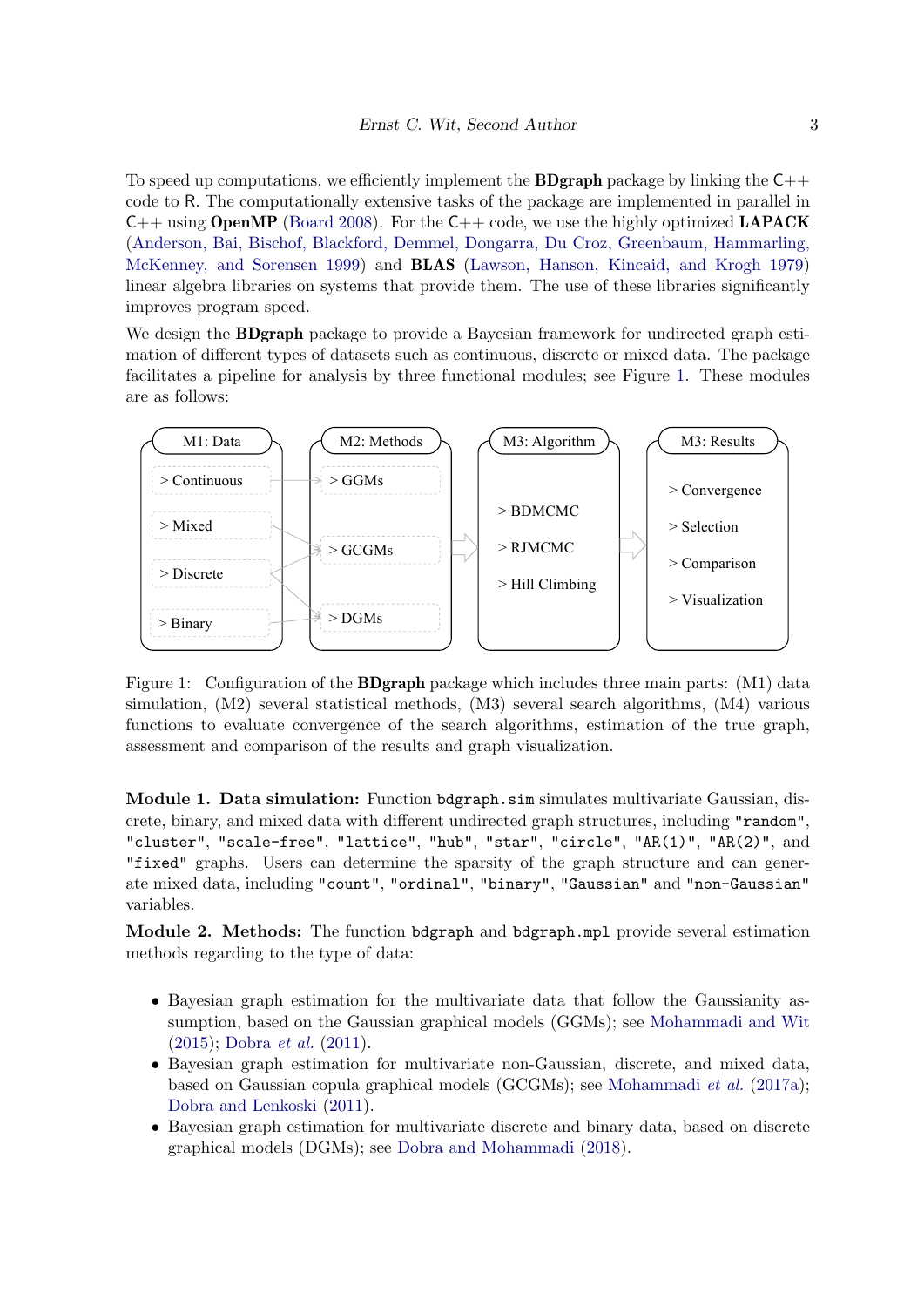Module 3. Algorithms: The function bdgraph and bdgraph.mpl provide several sampling algorithms:

- Birth-death MCMC (BDMCMC) sampling algorithms (Algorithms 2 and 3) desciribed in Mohammadi and Wit (2015).
- Reversible jump MCMC (RJMCMC) sampling algorithms desciribed in Dobra and Lenkoski (2011).
- Hill-climbing (HC) search algorithm desciribed in Pensar et al. (2017).

Module 4. Results: Includes four types of functions:

- Graph selection: The functions select, plinks, and pgraph provide the selected graph, the posterior link inclusion probabilities and the posterior probability of each graph, respectively.
- Convergence check: The functions plotcoda and traceplot provide several visualization plots to monitor the convergence of the sampling algorithms.
- Comparison and goodness-of-fit: The functions compare and plotroc provide several comparison measures and an ROC plot for model comparison.
- Visualization: The plotting functions plot.bdgraph and plot.sim provide visualizations of the simulated data and estimated graphs.

## 3. Methodological background

In Section 3.1, we briefly explain the Gaussian graphical model for multivariate data. Then we illustrate the birth-death MCMC algorithm for sampling from the joint posterior distribution over Gaussian graphical models; for more details see Mohammadi and Wit (2015). In Section 3.2, we briefly describe the Gaussian copula graphical model (Dobra and Lenkoski 2011), which can deal with non-Gaussian, discrete or mixed data. Then we explain the birth-death MCMC algorithm which is designed for the Gaussian copula graphical models; for more details see Mohammadi et al. (2017a).

### 3.1. Bayesian Gaussian graphical models

In graphical models, each random variable is associated with a node and conditional dependence relationships among random variables are presented as a graph  $G = (V, E)$  in which  $V = \{1, 2, ..., p\}$  specifies a set of nodes and a set of existing links  $E \subset V \times V$  (Lauritzen 1996). Our focus here is on undirected graphs, in which  $(i, j) \in E \Leftrightarrow (i, i) \in E$ . The absence of a link between two nodes specifies the pairwise conditional independence of those two variables given the remaining variables, while a link between two variables determines their conditional dependence.

In Gaussian graphical models (GGMs), we assume that the observed data follow multivariate Gaussian distribution  $\mathcal{N}_p(\mu, K^{-1})$ . Here we assume  $\mu = 0$ . Let  $\mathbf{Z} = (Z^{(1)}, ..., Z^{(n)})^{\top}$  be the observed data of  $n$  independent samples, then the likelihood function is

$$
Pr(\mathbf{Z}|K, G) \propto |K|^{n/2} \exp\left\{-\frac{1}{2}\text{tr}(KU)\right\},\tag{1}
$$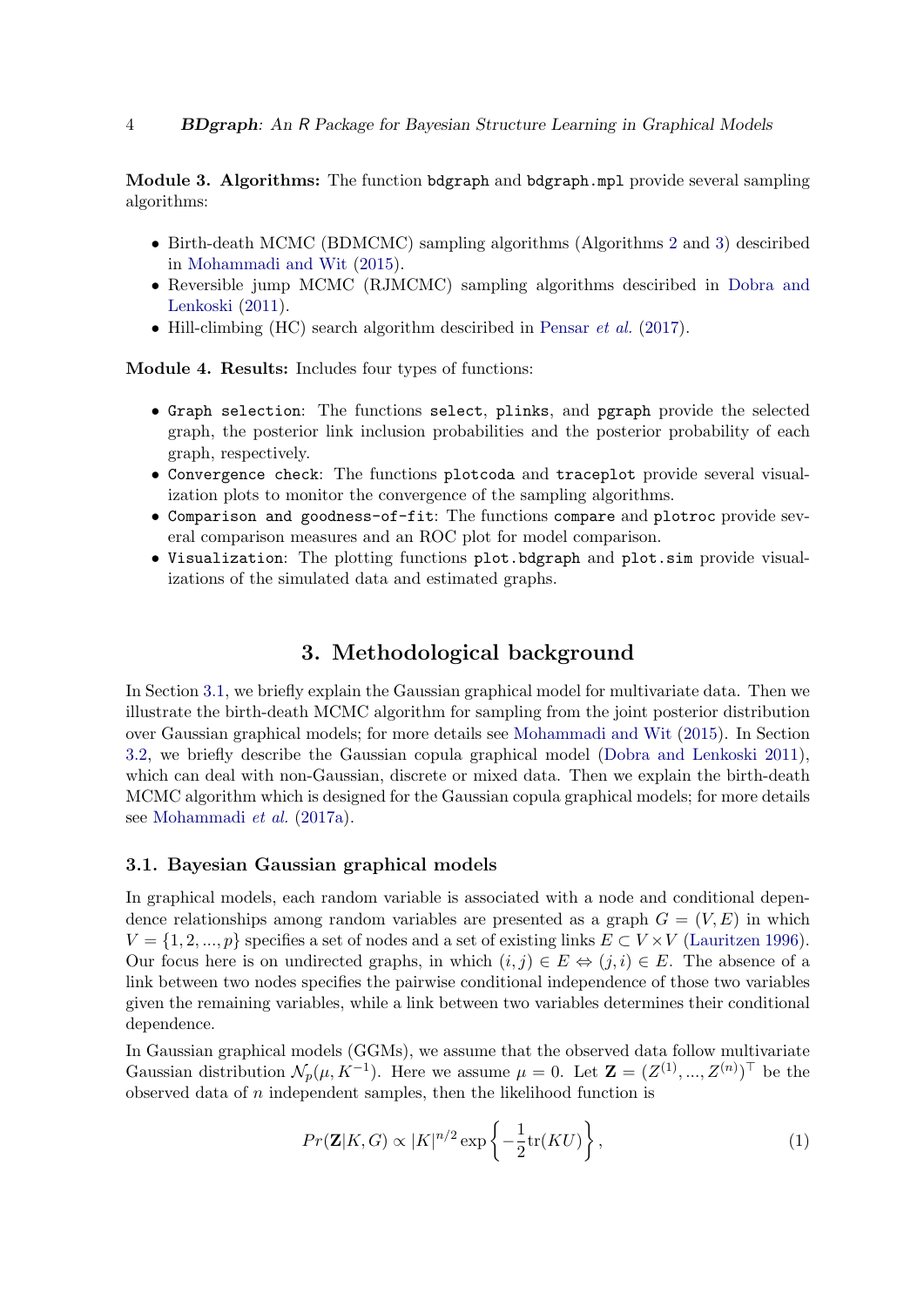where  $U = \mathbf{Z}^\top \mathbf{Z}$ .

In GGMs, conditional independence is implied by the form of the precision matrix. Based on the pairwise Markov property, variables  $i$  and  $j$  are conditionally independent given the remaining variables, if and only if  $K_{ij} = 0$ . This property implies that the links in graph  $G = (V, E)$  correspond with the nonzero elements of the precision matrix K; this means that  $E = \{(i, j)|K_{ij} \neq 0\}$ . Given graph G, the precision matrix K is constrained to the cone  $\mathbb{P}_G$ of symmetric positive definite matrices with elements  $K_{ij}$  equal to zero for all  $(i, j) \notin E$ .

We consider the G-Wishart distribution  $W_G(b, D)$  to be a prior distribution for the precision matrix  $K$  with density

$$
Pr(K|G) = \frac{1}{I_G(b,D)} |K|^{(b-2)/2} \exp\left\{-\frac{1}{2}\text{tr}(DK)\right\} 1(K \in \mathbb{P}_G),\tag{2}
$$

where  $b > 2$  is the degrees of freedom, D is a symmetric positive definite matrix,  $I_G(b, D)$  is the normalizing constant with respect to the graph G and  $1(x)$  evaluates to 1 if x holds, and otherwise to 0. The G-Wishart distribution is a well-known prior for the precision matrix, since it represents the conjugate prior for multivariate Gaussian data as in (1).

For full graphs, the G-Wishart distribution reduces to the standard Wishart distribution, hence the normalizing constant has an explicit form (Muirhead 1982). Also, for decomposable graphs, the normalizing constant has an explicit form (Roverato 2002); however, for nondecomposable graphs, it does not. In that case it can be estimated by using the Monte Carlo method (Atay-Kayis and Massam 2005), the Laplace approximation (Lenkoski and Dobra 2011), or recent approximation by Mohammadi *et al.* (2017b). In the **BDgraph** package, we design the gnorm function to estimate the log of the normalizing constant by using the Monte Carlo method proposed Atay-Kayis and Massam (2005).

Since the G-Wishart prior is a conjugate prior to the likelihood (1), the posterior distribution of  $K$  is

$$
Pr(K|\mathbf{Z},G) = \frac{1}{I_G(b^*,D^*)} |K|^{(b^*-2)/2} \exp\left\{-\frac{1}{2}\text{tr}(D^*K)\right\},
$$

where  $b^* = b + n$  and  $D^* = D + S$ , that is,  $W_G(b^*, D^*)$ .

### Direct sampler from G-Wishart

Several sampling methods from the G-Wishart distribution have been proposed; to review existing methods see Wang and Li (2012). More recently, Lenkoski (2013) has developed an exact sampling algorithm for the G-Wishart distribution, borrowing an idea from Hastie, Tibshirani, and Friedman (2009).

In the BDgraph package, we use Algorithm 1 to sample from the posterior distribution of the precision matrix. We implement the algorithm in the package as a function rgwish; see the R code below for illustration.

R> adj <- matrix( c( 0, 0, 1, 0, 0, 0, 1, 0, 0 ), 3, 3 ) R> adj  $[,1]$   $[,2]$   $[,3]$  $[1,] 0 0 1$  $[2,] 0 0 0$  $[3,]$  1 0 0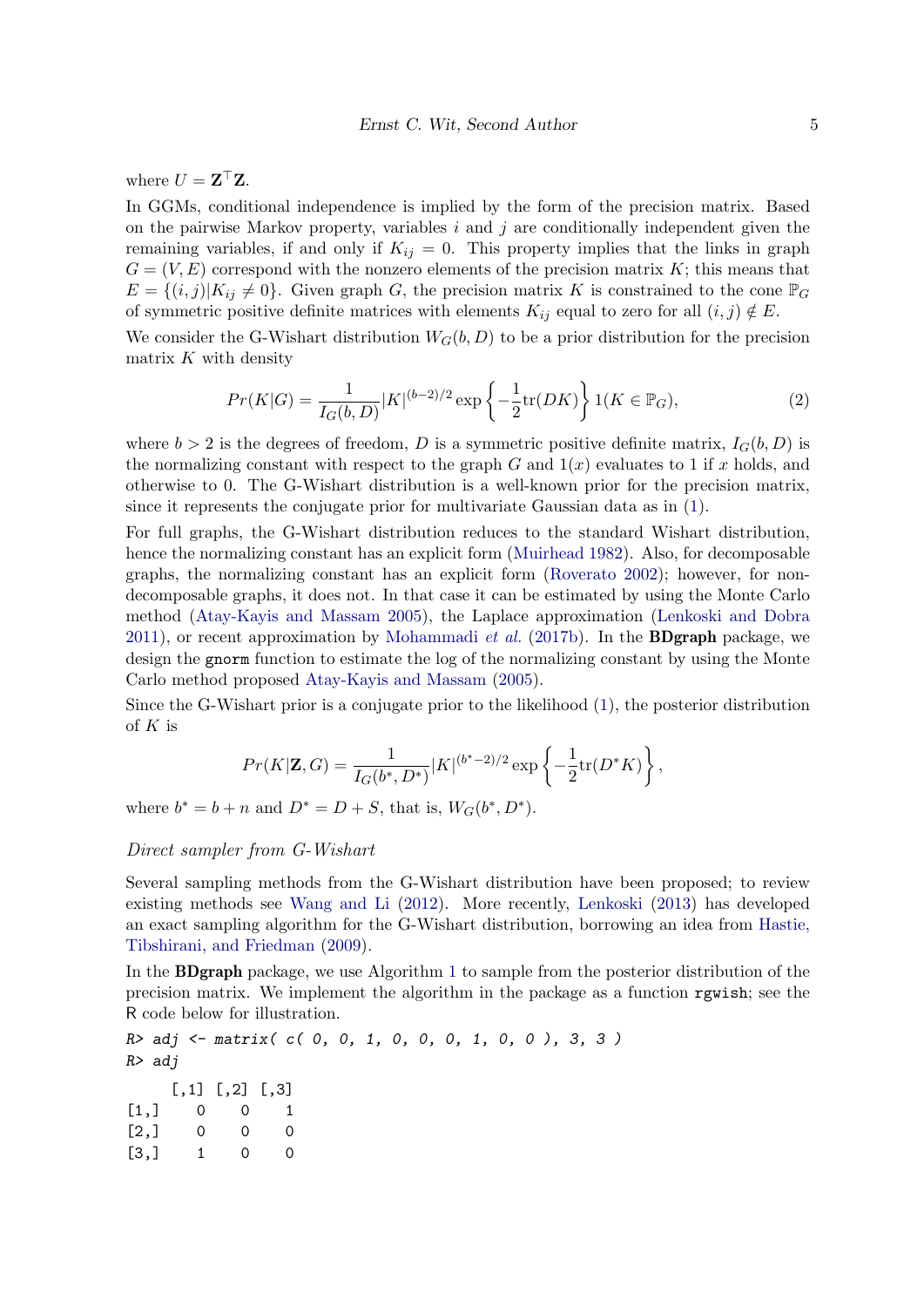Algorithm 1 . Exact sampling from the precision matrix **Input:** A graph  $G = (V, E)$  with precision matrix K and  $\Sigma = K^{-1}$ Output: An exact sample from the precision matrix. 1: Set  $\Omega = \Sigma$ 2: repeat 3: for  $i = 1, ..., p$  do 4: Let  $N_i \subset V$  be the neighbor set of node i in G. Form  $\Omega_{N_i}$  and  $\Sigma_{N_i,i}$  and solve  $\hat{\beta_i^*} = \Omega_{N_i}^{-1}\Sigma_{N_i,i}$ 5: Form  $\hat{\beta}_i \in R^{p-1}$  by padding the elements of  $\hat{\beta}_i^*$  to the appropriate locations and zeros in those locations not connected to  $i$  in  $G$ 6: Update  $\Omega_{i,-i}$  and  $\Omega_{-i,i}$  with  $\Omega_{-i,-i}\hat{\beta}_i$ 7: end for 8: until convergence 9: return  $K = \Omega^{-1}$  $R$ > sample <- rgwish(  $n = 1$ , adj = adj,  $b = 3$ ,  $D = diag(3)$ ) R> round( sample, 2 )  $[,1]$   $[,2]$   $[,3]$ [1,] 2.37 0.00 -2.12 [2,] 0.00 6.15 0.00 [3,] -2.12 0.00 7.26

This matrix is a sample from a G-Wishart distribution with  $b = 3$  and  $D = I_3$  as an identity matrix and a graph structure with adjacency matrix adj.

### BDMCMC algorithm for GGMs

Consider the joint posterior distribution of the graph  $G$  and the precision matrix  $K$  given by

$$
Pr(K, G \mid \mathbf{Z}) \propto Pr(\mathbf{Z} \mid K) Pr(K \mid G) Pr(G).
$$
\n(3)

For the prior distribution of the graph  $G = (V, E)$ , we consider a Bernoulli prior on each link inclusion indicator variable as follow

$$
Pr(G) \propto \left(\frac{\theta}{1-\theta}\right)^{|E|},\tag{4}
$$

where |E| indicate the number of links in the graph G (graph size) and parameter  $\theta \in (0,1)$  is a prior probability of existing link. For the case  $\theta = 0.5$  (as a default option of the **BDgraph**), we will have a uniform distribution over all graph space, as a non-informative prior. For the prior distribution of the precision matrix conditional on the graph  $G$ , we use a G-Wishart  $W_G(b, D)$ .

Here we consider a computationally efficient birth-death MCMC sampling algorithm proposed by Mohammadi and Wit (2015) for Gaussian graphical models. The algorithm is based on a continuous time birth-death Markov process, in which the algorithm explores the graph space by adding/removing a link in a birth/death event.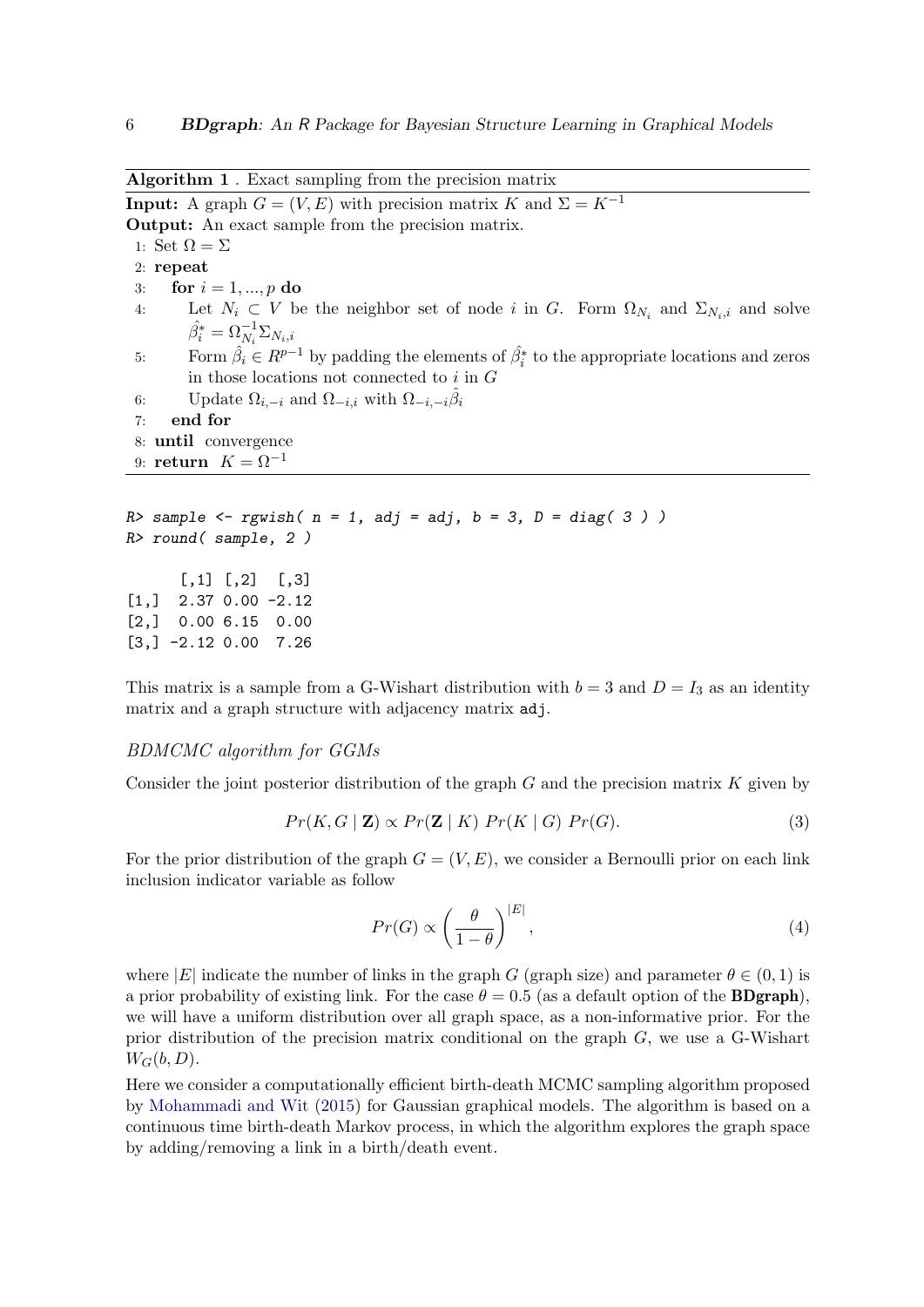In the birth-death process, for a particular pair of graph  $G = (V, E)$  and precision matrix K, each link dies independently of the rest as a Poisson process with death rate  $\delta_e(K)$ . Since the links are independent, the overall death rate is  $\delta(K) = \sum_{e \in E} \delta_e(K)$ . Birth rates  $\beta_e(K)$  for  $e \notin E$  are defined similarly. Thus the overall birth rate is  $\beta(\overline{K}) = \sum_{e \notin E} \beta_e(K)$ .

Since the birth and death events are independent Poisson processes, the time between two successive events is exponentially distributed with mean  $1/(\beta(K) + \delta(K))$ . The time between successive events can be considered as inverse support for any particular instance of the state  $(G, K)$ . The probabilities of birth and death events are

$$
Pr(\text{birth of link } e) = \frac{\beta_e(K)}{\beta(K) + \delta(K)}, \qquad \text{for each } e \notin E,
$$
\n<sup>(5)</sup>

$$
Pr(\text{death of link } e) = \frac{\delta_e(K)}{\beta(K) + \delta(K)}, \qquad \text{for each } e \in E. \tag{6}
$$

The birth and death rates of links occur in continuous time with the rates determined by the stationary distribution of the process. The BDMCMC algorithm is designed in such a way that the stationary distribution is equal to the target joint posterior distribution of the graph and the precision matrix (3).

Mohammadi and Wit (2015, Theorem 3.1) derived a condition that guarantees the above birth and death process converges to our target joint posterior distribution (3). By following their Theorem we define the birth and death rates, as below

$$
\beta_e(K) = \min\left\{\frac{Pr(G^{+e}, K^{+e}|\mathbf{Z})}{Pr(G, K|\mathbf{Z})}, 1\right\}, \text{ for each } e \notin E,
$$
\n<sup>(7)</sup>

$$
\delta_e(K) = \min\left\{\frac{Pr(G^{-e}, K^{-e}|\mathbf{Z})}{Pr(G, K|\mathbf{Z})}, 1\right\}, \text{ for each } e \in E,
$$
\n(8)

in which  $G^{+e} = (V, E \cup \{e\})$  and  $K^{+e} \in \mathbb{P}_{G^{+e}}$  and similarly  $G^{-e} = (V, E \setminus \{e\})$  and  $K^{-e} \in$  $\mathbb{P}_{G^{-e}}$ . For computation part related to the ratio of posterior see Mohammadi *et al.* (2017b). Algorithm 2 provides the pseudo-code for our BDMCMC sampling scheme which is based on the above birth and death rates.

Algorithm 2 . BDMCMC algorithm for GGMs

**Input:** A graph  $G = (V, E)$  and a precision matrix K. **Output:** Samples from the joint posterior distribution of  $(G, K)$ ,  $(3)$ , and waiting times. 1: for N iteration do

- 2: 1. Sample from the graph. Based on birth and death process
	- 3: 1.1. Calculate the birth rates by (7) and  $\beta(K) = \sum_{e \in \mathcal{F}} \beta_e(K)$
	- 4: 1.2. Calculate the death rates by (8) and  $\delta(K) = \sum_{e \in E} \delta_e(K)$
	- 5: 1.3. Calculate the waiting time by  $W(K) = 1/(\beta(K) + \delta(K))$
	- 6: 1.4. Simulate the type of jump (birth or death) by  $(5)$  and  $(6)$
- 7: 2. Sample from the precision matrix. By using Algorithm 1.
- 8: end for

Note, step 1 of the algorithm is suitable for parallel computation. In the **BDgraph**, we implement this step of algorithm in parallel using **OpenMP** in  $C++$  to speed up the computations.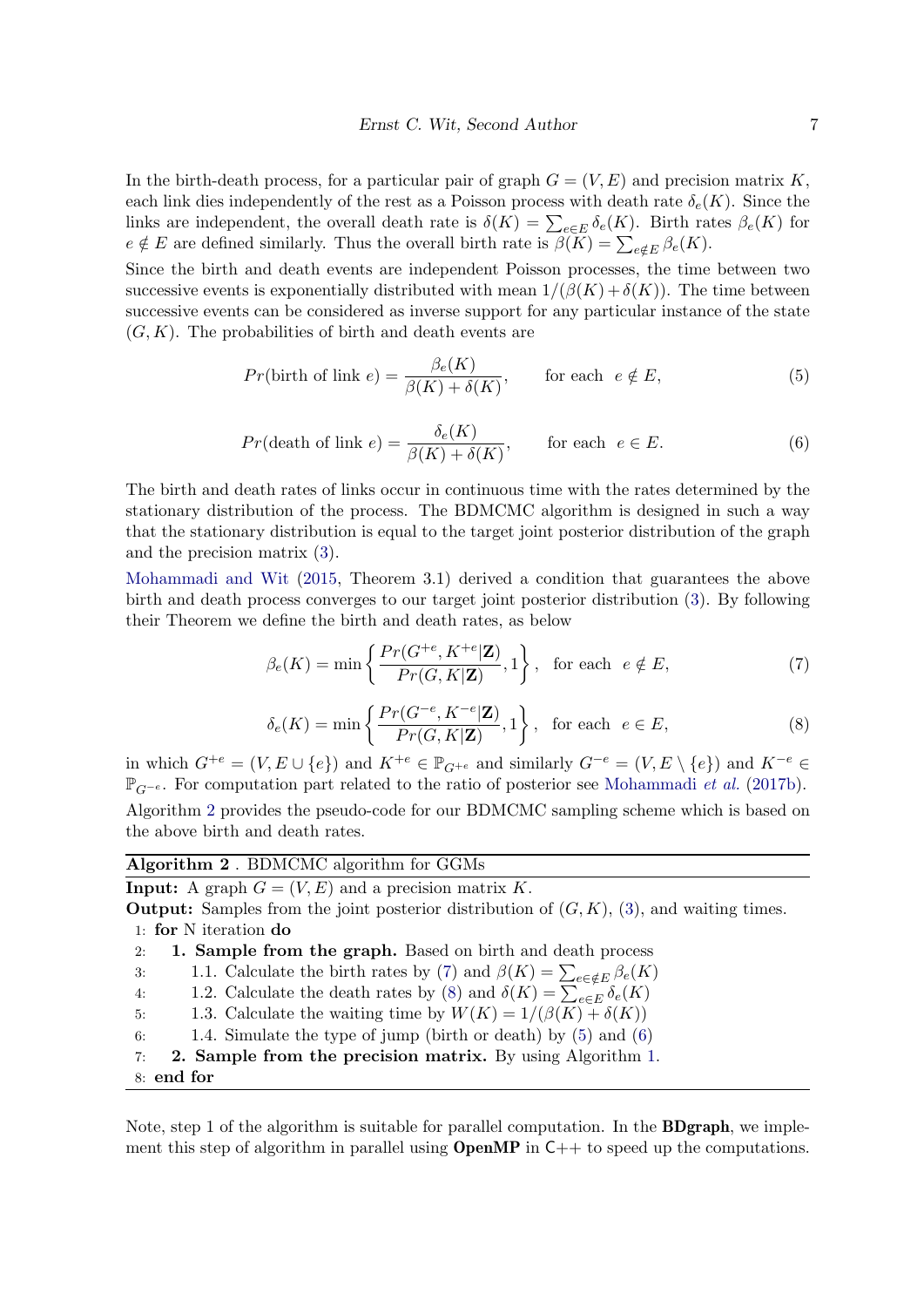The BDMCMC sampling algorithm is designed in such a way that a sample  $(G, K)$  is obtained at certain jump moments,  $\{t_1, t_2, ...\}$  (see Figure 2). For efficient posterior inference of the parameters, we use the Rao-Blackwellized estimator, which is an efficient estimator for continuous time MCMC algorithms (Cappé, Robert, and Rydén 2003, Section 2.5). By using the Rao-Blackwellized estimator, for example, one can estimate the posterior distribution of the graphs proportional to the total waiting times of each graph.



Figure 2: This image visualizes the Algorithm 2. The left side shows the true posterior distribution of the graph. The middle panel presents a continuous time BDMCMC sampling algorithm where  $\{W_1, W_2, ...\}$  denote waiting times and  $\{t_1, t_2, ...\}$  denote jumping times. The right side denotes the estimated posterior probability of the graphs in proportion to the total of their waiting times, according to the Rao-Blackwellized estimator.

### 3.2. Gaussian copula graphical models

In practice we encounter both discrete and continuous variables; Gaussian copula graphical modelling has been proposed by Dobra and Lenkoski (2011) to describe dependencies between such heterogeneous variables. Let  $Y$  (as observed data) be a collection of continuous, binary, ordinal or count variables with the marginal distribution  $F_j$  of  $Y_j$  and  $F_j^{-1}$  as its pseudo inverse. For constructing a joint distribution of  $Y$ , we introduce a multivariate Gaussian latent variable as follows:

$$
Z_1, ..., Z_n \stackrel{iid}{\sim} \mathcal{N}_p(0, \Gamma(K)), Y_{ij} = F_j^{-1}(\Phi(Z_{ij})),
$$
\n(9)

where  $\Gamma(K)$  is the correlation matrix for a given precision matrix K. The joint distribution of  $Y$  is given by

$$
Pr(Y_1 \le Y_1, \dots, Y_p \le Y_p) = C(F_1(Y_1), \dots, F_p(Y_p) | \Gamma(K)),
$$
\n(10)

where  $C(\cdot)$  is the Gaussian copula given by

$$
C(u_1,..., u_p | \Gamma) = \Phi_p (\Phi^{-1}(u_1), ..., \Phi^{-1}(u_p) | \Gamma),
$$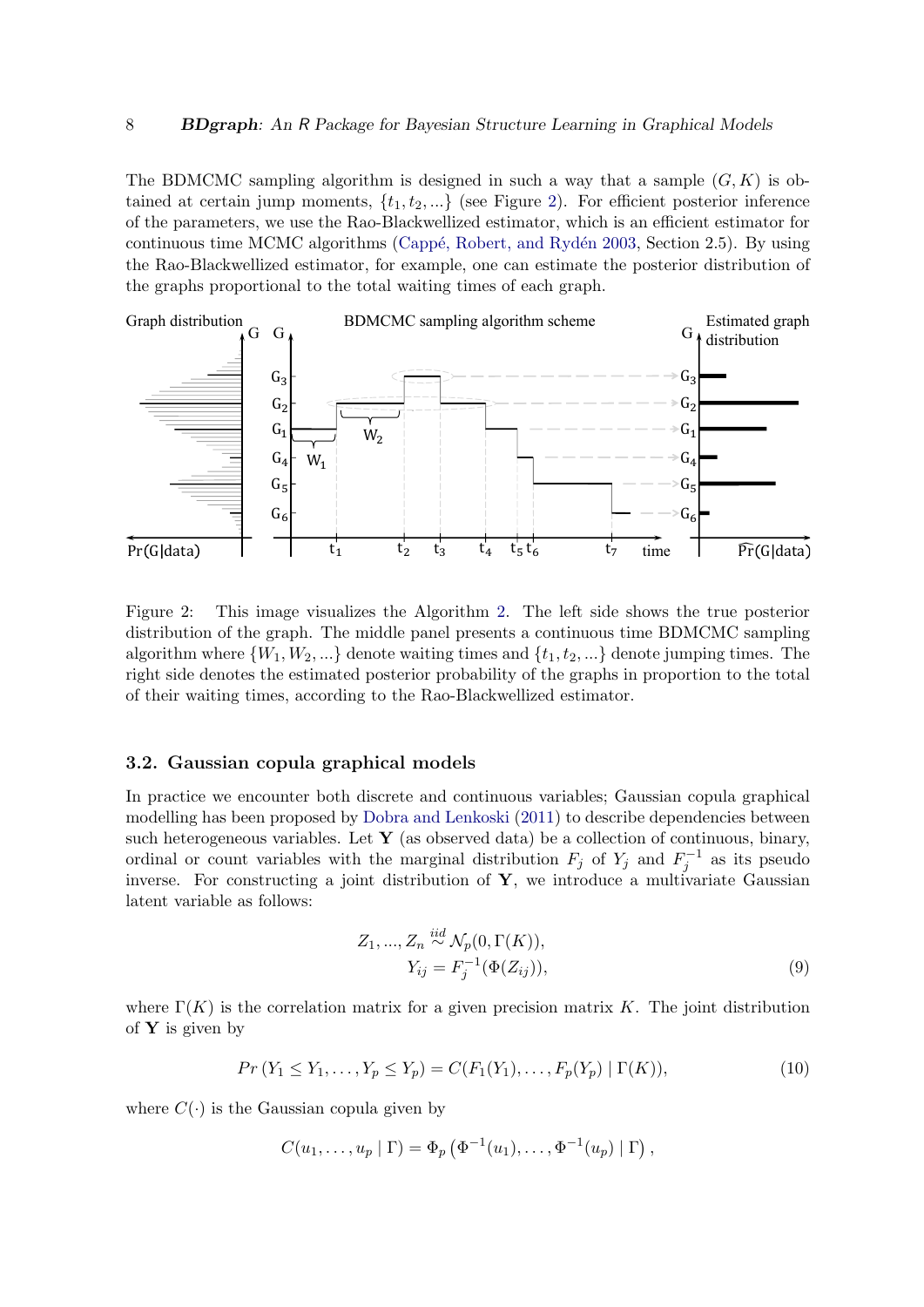with  $u_v = F_v(Y_v)$  and  $\Phi_v(\cdot)$  is the cumulative distribution of multivariate Gaussian and  $\Phi(\cdot)$ is the cumulative distribution of univariate Gaussian distributions. It follows that  $Y_v =$  $F_v^{-1}(\Phi(Z_v))$  for  $v = 1, ..., p$ . If all variables are continuous then the margins are unique; thus zeros in K imply conditional independence, as in Gaussian graphical models (Hoff  $2007$ ; Abegaz and Wit 2015). For discrete variables, the margins are not unique but still well-defined (Nelsen 2007).

In semiparametric copula estimation, the marginals are treated as nuisance parameters and estimated by the rescaled empirical distribution. The joint distribution in (10) is then parametrized only by the correlation matrix of the Gaussian copula. We are interested to infer the underlying graph structure of the observed variables  $\bf{Y}$  implied by the continuous latent variables  $Z$ . Since  $Z$  are unobservable we follow the idea of Hoff (2007) of associating them with the observed data as below.

Given the observed data Y from a sample of  $n$  observations, we constrain the samples from latent variables Z to belong to the set

$$
\mathcal{D}(\mathbf{Y}) = \{\mathbf{Z} \in \mathbb{R}^{n \times p} : L_j^r(\mathbf{Z}) < z_j^{(r)} < U_j^r(\mathbf{Z}), r = 1, \ldots, n; j = 1, \ldots, p\},\
$$

where

$$
L_j^r(\mathbf{Z}) = \max \left\{ Z_j^{(s)} : Y_j^{(s)} < Y_j^{(r)} \right\} \text{ and } U_j^r(\mathbf{Z}) = \min \left\{ Z_j^{(s)} : Y_j^{(r)} < Y_j^{(s)} \right\}. \tag{11}
$$

Following Hoff (2007) we infer the latent space by substituting the observed data  $\mathbf{Y}$  with the event  $\mathcal{D}(\mathbf{Y})$  and define the likelihood as

$$
Pr(\mathbf{Y} \mid K, G, F_1, ..., F_p) = Pr(\mathbf{Z} \in \mathcal{D}(\mathbf{Y}) \mid K, G) Pr(\mathbf{Y} \mid \mathbf{Z} \in \mathcal{D}(\mathbf{Y}), K, G, F_1, ..., F_p).
$$

The only part of the observed data likelihood relevant for inference on K is  $Pr(\mathbf{Z} \in \mathcal{D}(\mathbf{Y})$  $K, G$ . Thus, the likelihood function is given by

$$
Pr(\mathbf{Z} \in \mathcal{D}(\mathbf{Y}) \mid K, G) = Pr(\mathbf{Z} \in \mathcal{D}(\mathbf{Y}) \mid K, G) = \int_{\mathcal{D}(\mathbf{Y})} Pr(\mathbf{Z} \mid K, G) dZ \tag{12}
$$

where  $Pr(\mathbf{Z} | K, G)$  is defined in (1).

### BDMCMC algorithm for GCGMs

The joint posterior distribution of the graph  $G$  and precision matrix  $K$  for the GCGMs is

$$
Pr(K, G|Z \in \mathcal{D}(\mathbf{Y})) \propto Pr(K, G)Pr(Z \in \mathcal{D}(\mathbf{Y})|K, G). \tag{13}
$$

Sampling from this posterior distribution can be done by using the birth-death MCMC algorithm. Mohammadi et al. (2017a) have developed and extended the birth-death MCMC algorithm to more general cases of GCGMs. We summarize their algorithm as follows:

In step 1, the latent variables  $\bf{Z}$  are sampled conditional on the observed data  $\bf{Y}$ . The other steps are the same as in Algorithm 2.

Remark: in cases where all variables are continuous, we do not need to sample from latent variables in each iteration of Algorithm 2, since all margins in the Gaussian copula are unique. Thus, for these cases, we transfer our non-Gaussian data to Gaussian, and then we run Algorithm 2; see Mohammadi and Wit (2019a, Section 6.2).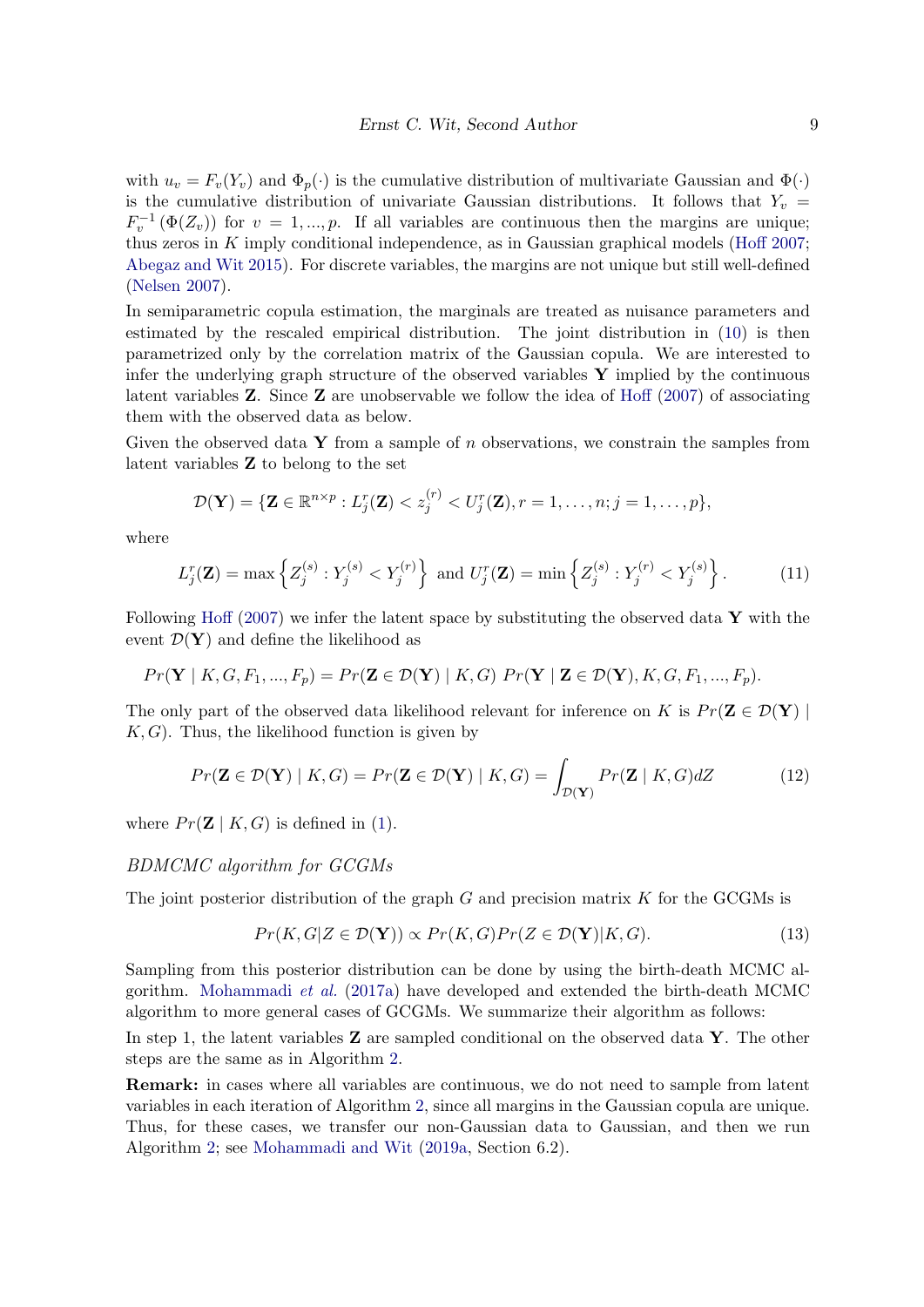Algorithm 3 . BDMCMC algorithm for GCGMs

**Input:** A graph  $G = (V, E)$  and a precision matrix K.

**Output:** Samples from the joint posterior distribution of  $(G, K)$ , (13), and waiting times. 1: for N iteration do

2: 1. Sample the latent data. For each  $r \in V$  and  $j \in \{1, ..., n\}$ , we update the latent values from its full conditional distribution as follows

$$
Z_r^{(j)}|Z_{V\setminus\{r\}} = z_{V\setminus\{r\}}^{(j)}, K \sim N(-\sum_{r'} K_{rr'} z_{r'}^{(j)}/K_{rr}, 1/K_{rr}),
$$

truncated to the interval  $\left[L_r^j(\mathbf{Z}), U_r^j(\mathbf{Z})\right]$  in (11).

- 3: 2. Sample from the graph. Same as step 1 in Algorithm 2.
- 4: 3. Sample from the precision matrix. By using Algorithm 1.
- 5: end for

### Alternative RJMCMC algorithm

RJMCMC is a special case of the trans-dimensional MCMC methodology Green (2003). The RJMCMC approach is based on an ergodic discrete-time Markov chain. In graphical models, a RJMCMC algorithm can be designed in such a way that its stationary distribution is the joint posterior distribution of the graph and the parameters of the graph, e.g., 3 for GGMs and 13 for GCGMs.

A RJMCMC can be implemented in various different ways. Giudici and Green (1999) implemented this algorithm only for the decomposable GGMs, because of the expensive computation of the normalizing constant  $I_G(b, D)$ . The RJMCMC approach developed by Dobra et al. (2011) and Dobra and Lenkoski (2011) is based on the Cholesky decomposition of the precision matrix. It uses an approximation for dealing with the extensive computation of the normalizing constant. To avoid the intractable normalizing constant calculation, Lenkoski (2013) and Wang and Li (2012) implemented a special case of RJMCMC algorithm, which is based on the exchange algorithm (Murray, Ghahramani, and MacKay 2012). Our implementation of RJMCMC algorithm in the **BDgraph** package defines the acceptance probability proportional to the birth/death rates in our BDMCMC algorithm. Moreover, we implement the exact sampling of G-Wishart distribution, as described in Section 3.1.1. Besides, we using the result of Mohammadi et al. (2017b) for the ratio of the normalizing constant of G-Wishart distribution.

# 4. The BDgraph environment

The BDgraph package provides a set of comprehensive tools related to Bayesian graphical models; we describe below the essential functions available in the package.

### 4.1. Posterior sampling

We design the function bdgraph, as the main function of the package, to take samples from the posterior distributions based on both of our Bayesian frameworks (GGMs and GCGMs). By default, the bdgraph function is based on underlying sampling algorithms (Algorithms 2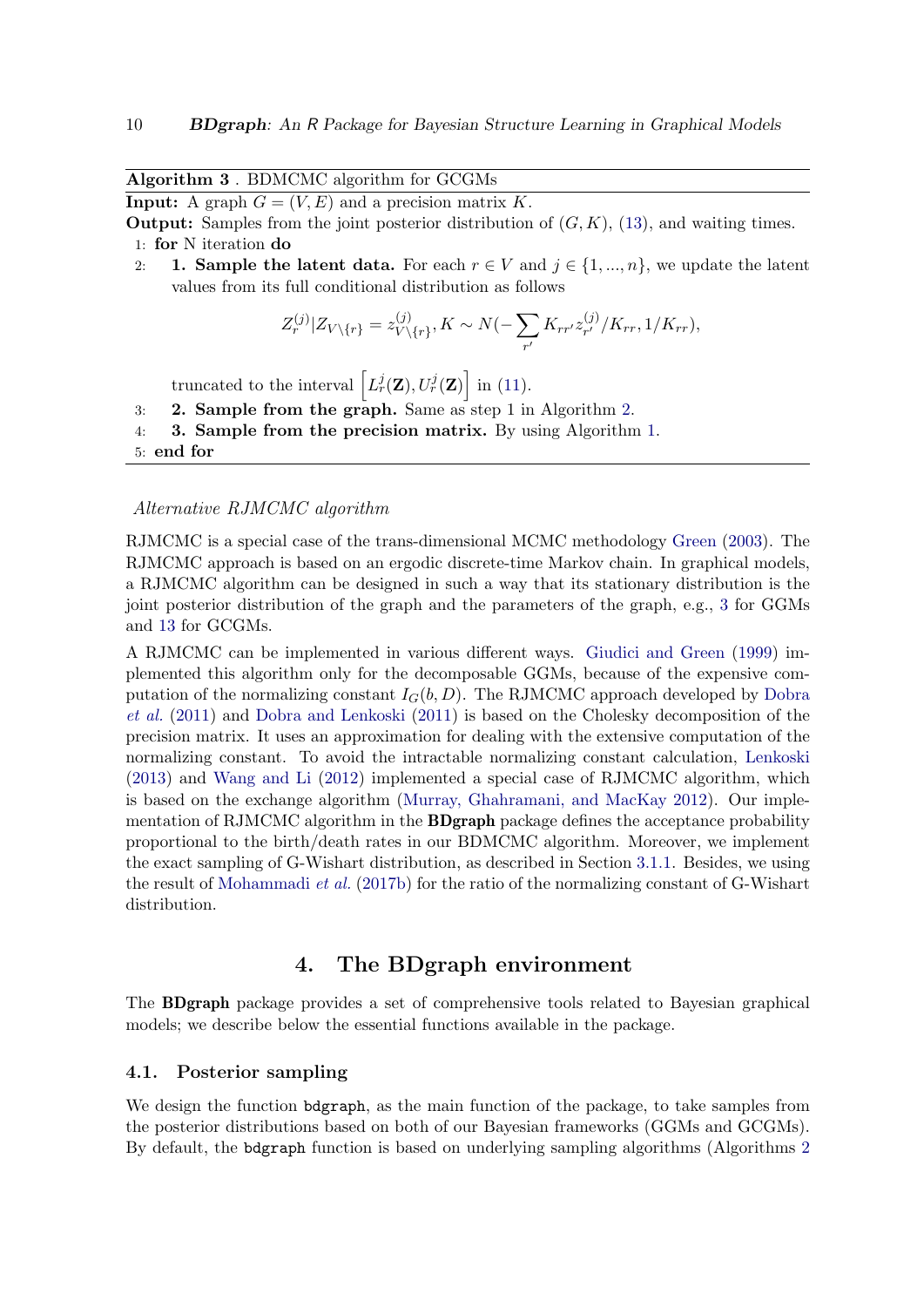and 3). Moreover, as an alternative to those BDMCMC sampling algorithms, we implement RJMCMC sampling algorithms for both the Gaussian and non-Gaussian frameworks. By using the following function

```
bdgraph( data, n = NULL, method = "ggm", algorithm = "bdmcmc", iter = 5000,
 burnin = iter / 2, not.cont = NULL, g.prior = 0.5, df.prior = 3,
 g.start = "empty", jump = NULL, save = FALSE, print = 1000, cores = NULL,
 threshold = 1e-8)
```
we obtain a sample from our target joint posterior distribution. bdgraph returns an object of S3 class type "bdgraph". The functions plot, print and summary are working with the object "bdgraph". The input data can be an  $(n \times p)$  matrix or a data.frame or a covariance  $(p \times p)$  matrix (*n* is the sample size and *p* is the dimension); it can also be an object of class "sim", which is the output of function bdgraph.sim.

The argument method determines the type of methods, GGMs, GCGMs. Option "ggm" is based on Gaussian graphical models (Algorithm 2) that is designed for multivariate Gaussian data. Option "gcgm" is based on the GCGMs (Algorithm 3) that is designed for non-Gaussian data such as, non-Gaussian continuous, discrete or mixed data.

The argument algorithm refers the type of sampling algorithms which could be based on BDMCMC or RJMCMC. Option "bdmcmc" (as default) is for the BDMCMC sampling algorithms (Algorithms 2 and 3). Option "rjmcmc" is for the RJMCMC sampling algorithms, which are alternative algorithms. See Mohammadi and Wit (2015, Section 4), Mohammadi et al. (2017a, Section 2.2.3).

The argument g.start specifies the initial graph for our sampling algorithm. It could be empty (default) or full. Option empty means the initial graph is an empty graph and full means a full graph. It also could be an object with S3 class "bdgraph", which allows users to run the sampling algorithm from the last objects of the previous run.

The argument jump determines the number of links that are simultaneously updated in the BDMCMC algorithm.

For parallel computation in  $C_{++}$  which is based on **OpenMP** (Board 2008), user can use argument cores which specifies the number of cores to use for parallel execution.

Note, the package **BDgraph** has two other sampling functions, bdgraph.mpl and bdgraph.ts which are designed in the similar framework as the function bdgraph. The function bdgraph.mpl is for Bayesian model determination in undirected graphical models based on marginal pseudolikelihood, for both continuous and discrete variables; For more details see Dobra and Mohammadi (2018). The function bdgraph.ts is for Bayesian model determination in time series graphical models (Tank, Foti, and Fox 2015).

## 4.2. Posterior graph selection

We design the **BDgraph** package in such a way that posterior graph selection can be done based on both Bayesian model averaging (BMA), as default, and maximum a posterior probability (MAP). The functions select and plinks are designed for the objects of class bdgraph to provide BMA and MAP estimations for posterior graph selection.

The function

plinks( bdgraph.obj, round = 2, burnin = NULL )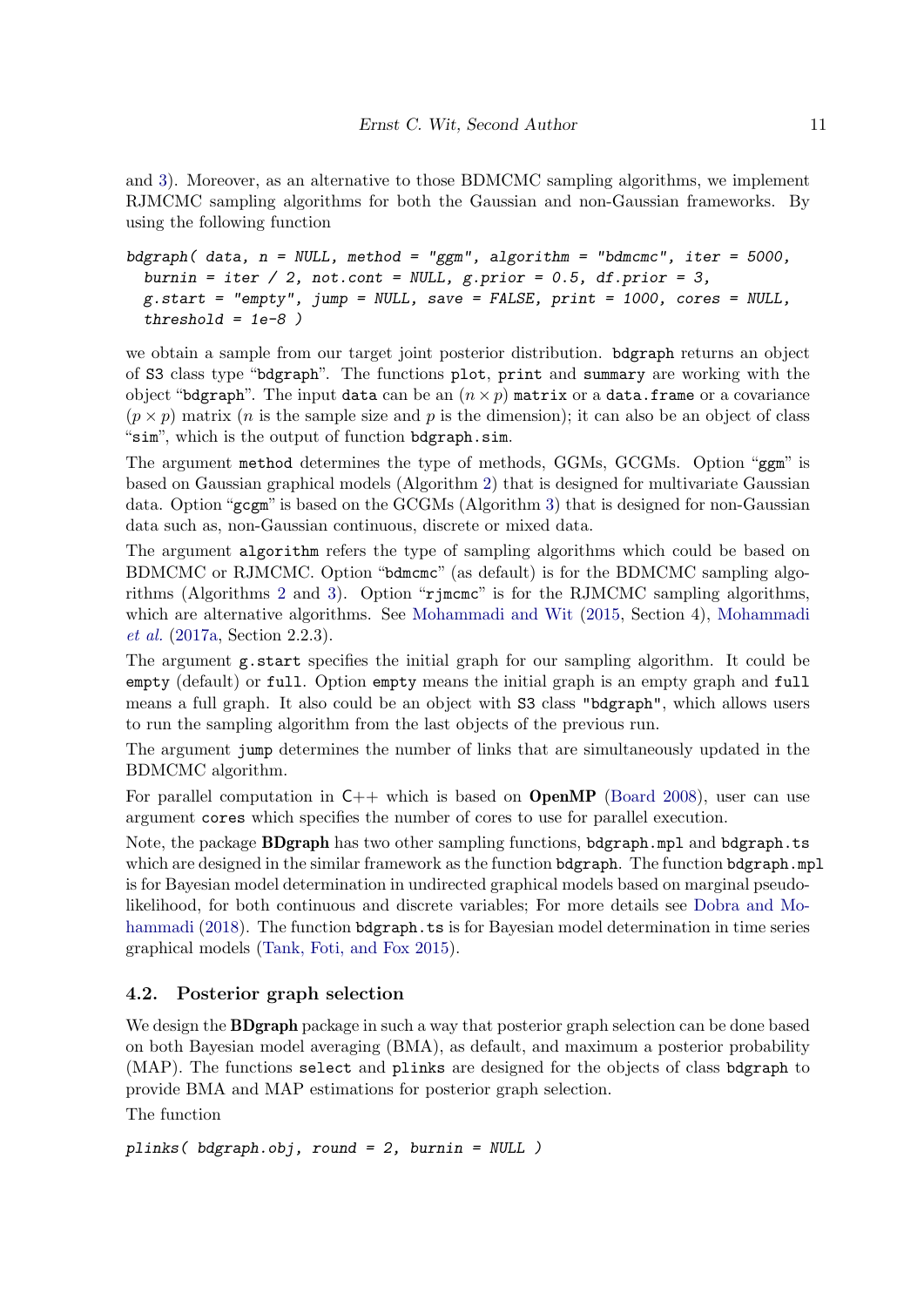provides estimated posterior link inclusion probabilities for all possible links, which is based on BMA estimation. In cases where the sampling algorithm is based on BDMCMC, these probabilities for all possible links  $e = (i, j)$  in the graph can be estimated using a Rao-Blackwellized estimate (Cappé *et al.* 2003, Section 2.5) based on

$$
Pr(e \in E|data) = \frac{\sum_{t=1}^{N} 1(e \in E^{(t)}) W(K^{(t)})}{\sum_{t=1}^{N} W(K^{(t)})},
$$
\n(14)

where N is the number of iteration and  $W(K^{(t)})$  are the weights of the graph  $G^{(t)}$  with the precision matrix  $K^{(t)}$ .

The function

select( bdgraph.obj, cut = NULL, vis = FALSE )

provides the inferred graph based on both BMA (as default) and MAP estimators. The inferred graph based on BMA estimation is a graph with links for which the estimated posterior probabilities are greater than a certain cut-point (as default cut=0.5). The inferred graph based on MAP estimation is a graph with the highest posterior probability.

Note, for posterior graph selection based on MAP estimation we should save all adjacency matrices by using the option save = TRUE in the function bdgraph. Saving all the adjacency matrices could, however, cause memory problems; to see how we cope with this problem the reader is referred to Mohammadi and Wit (2019a, Appendix).

### 4.3. Convergence check

In general, convergence in MCMC approaches can be difficult to evaluate. From a theoretical point of view, the sampling distribution will converge to the target joint posterior distribution as the number of iteration increases to infinity. Because we normally have little theoretical insight about how quickly MCMC algorithms converge to the target stationary distribution we therefore rely on post hoc testing of the sampled output. In general, the sample is divided into two parts: a "burn-in" part of the sample and the remainder, in which the chain is considered to have converged sufficiently close to the target posterior distribution. Two questions then arise: How many samples are sufficient? How long should the burn-in period be?

The plotcoda and traceplot are two visualization functions for the objects of class bdgraph that make it possible to check the convergence of the search algorithms in BDgraph. The function

```
plotcoda( bdgraph.obj, thin = NULL, control = TRUE, main = NULL, \ldots)
```
provides the trace of estimated posterior probability of all possible links to check convergence of the search algorithms. Option control is designed for the case where if control=TRUE (as default) and the dimension  $(p)$  is greater than 15, then 100 links are randomly selected for visualization.

The function

```
traceplot( bdgraph.obj, acf = FALSE, pacf = FALSE, main = NULL, ... )
```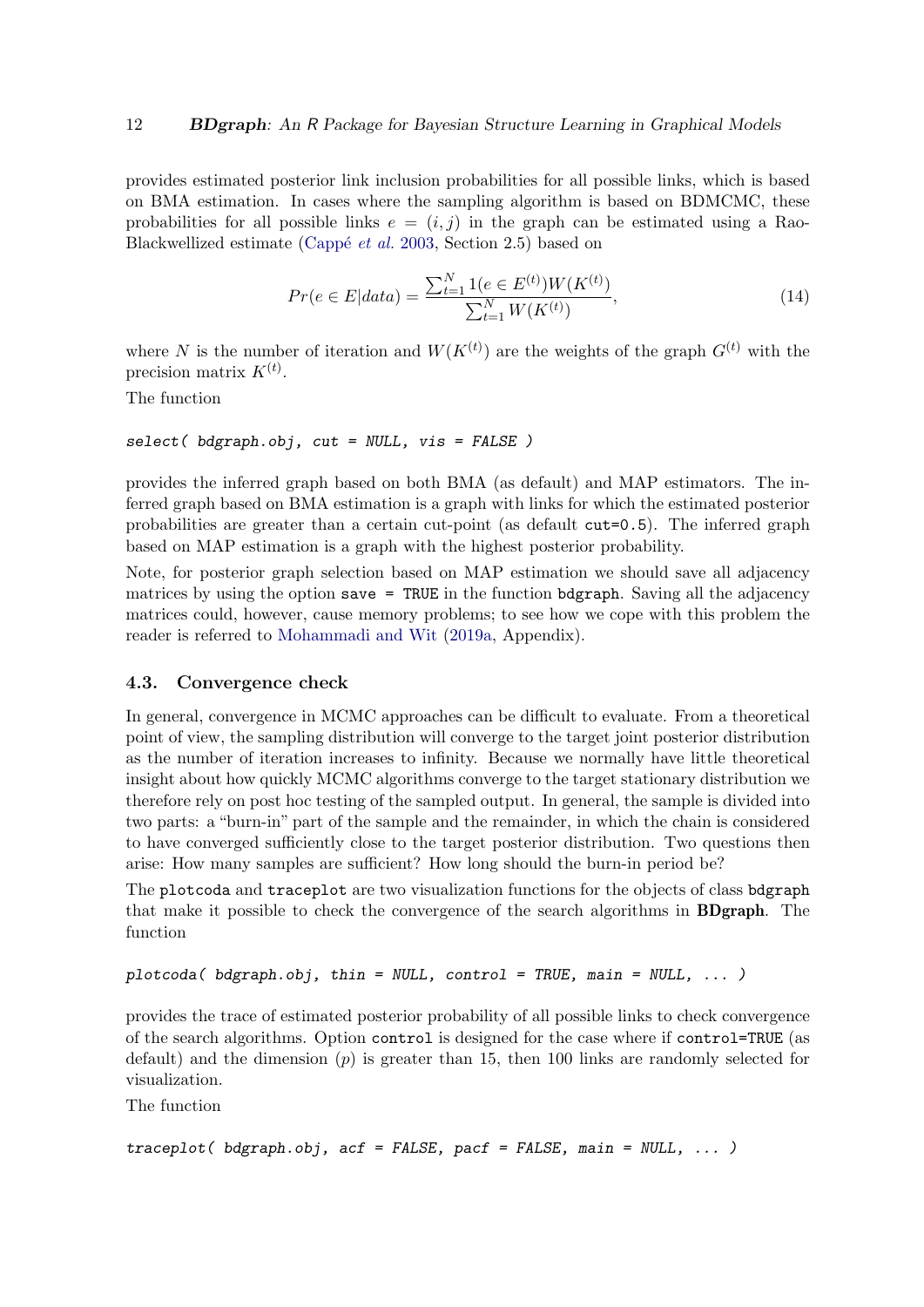provides the trace of graph size to check convergence of the search algorithms. Option acf is for visualization of the autocorrelation functions for graph size; option pacf visualizes the partial autocorrelations.

### 4.4. Comparison and goodness-of-fit

The functions compare and plotroc are designed to evaluate and compare the performance of the selected graph. These functions are particularly useful for simulation studies. With the function

compare( target, est, est2 = NULL, est3 = NULL, est4 = NULL, main = NULL,  $vis$  =  $FALSE$ )

we can evaluate the performance of the Bayesian methods available in our BDgraph package and compare them with alternative approaches. This function provides several measures such as the balanced F-score measure (Baldi, Brunak, Chauvin, Andersen, and Nielsen 2000), which is defined as follows:

$$
F_1\text{-score} = \frac{2\text{TP}}{2\text{TP} + \text{FP} + \text{FN}},\tag{15}
$$

where TP, FP and FN are the number of true positives, false positives and false negatives, respectively. The  $F_1$ -score lies between 0 and 1, where 1 stands for perfect identification and 0 for no true positives.

The function

```
plotroc( target, est, est2 = NULL, est3 = NULL, est4 = NULL, cut = 20,
  smooth = FALSE, label = TRUE, main = "ROC Curve" )
```
provides a ROC plot for visualization comparison based on the estimated posterior link inclusion probabilities.

### 4.5. Data simulation

The function bdgraph.sim is designed to simulate different types of datasets with various graph structures. The function

```
bdgraph.sim(p = 10, graph = "random", n = 0, type = "Gaussian", prob = 0.2,
 size = NULL, mean = 0, class = NULL, cut = 4, b = 3, D = diag( p),
 K = NULL, sigma = NULL, vis = FALSE)
```
can simulate multivariate Gaussian, non-Gaussian, discrete, binary and mixed data with different undirected graph structures, including "random", "cluster", "scale-free", "lattice", "hub", "star", "circle", "AR(1)", "AR(2)", and "fixed" graphs. Users can specify the type of multivariate data by option type and the graph structure by option graph. They can determine the sparsity level of the obtained graph by using option prob. With this function users can generate mixed data from "count", "ordinal", "binary", "Gaussian" and "non-Gaussian" distributions. bdgraph.sim returns an object of the S3 class type "sim". Functions plot and print work with this object type.

There is another function in the **BDgraph** package with the name graph.sim which is designed to simulate different types of graph structures. The function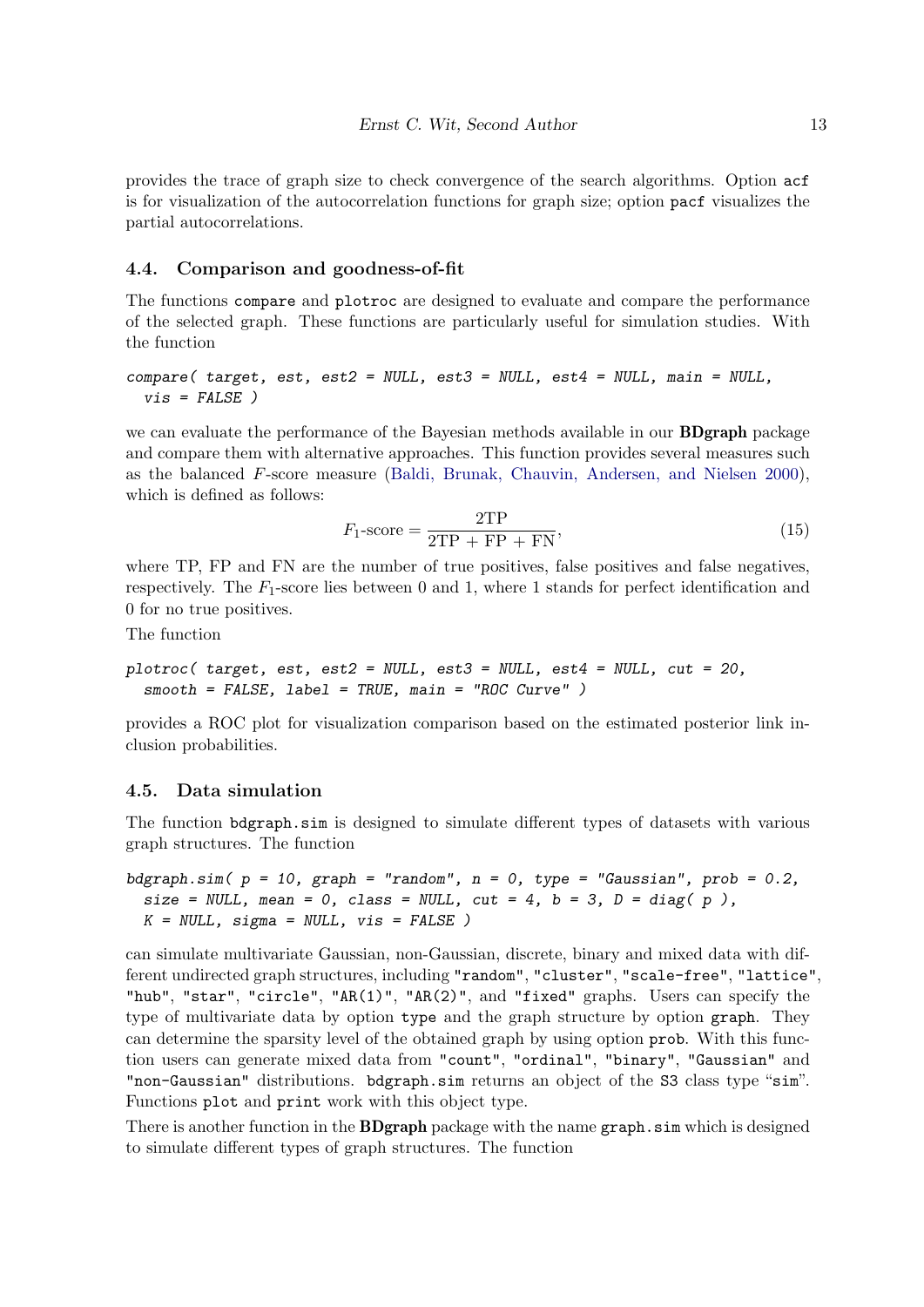$graph.sim( p = 10, graph = "random", prob = 0.2, size = NULL, class = NULL,$  $cut = 4$ ,  $vis = FALSE$ )

can simulate different undirected graph structures, including "random", "cluster", "scale-free"', "lattice", "hub", "star", and "circle" graphs. Users can specify the type of graph structure by option graph. They can determine the sparsity level of the obtained graph by using option prob. bdgraph.sim returns an object of the S3 class type "graph". Functions plot and print work with this object type.

### 5. An example on simulated data

We illustrate the user interface of the **BDgraph** package by use of a simple simulation. We perform all the computations on an MacBook Pro with 2.9 GHz Intel Core i7 processor. By using the function bdgraph.sim we simulate 60 observations  $(n = 60)$  from a multivariate Gaussian distribution with 8 variables  $(p = 8)$  and "scale-free" graph structure, as below.

```
R> data.sim \leq bdgraph.sim( n = 60, p = 8, graph = "scale-free",
                            type = "Gaussian")
R> round( head( data.sim $ data, 4 ), 2 )
```
 $[0,1]$   $[0,2]$   $[0,3]$   $[0,4]$   $[0,5]$   $[0,6]$   $[0,7]$   $[0,8]$  $[1,]$  0.72 -0.91 -1.23 -0.16 0.20 -0.47 0.08 1.07  $\begin{bmatrix} 2, & 0.25 & -0.11 & 0.09 & 0.53 & 0.10 & -0.04 & -0.13 & -0.67 \end{bmatrix}$  $[3,]-0.42$  -0.09 -0.28 -0.42 2.04 0.84 -0.79 1.24  $[4,]$  -0.33 -0.50 0.68 -1.33 -1.15 0.25 -0.35 2.97

Since the generated data are Gaussian, we run the BDMCMC algorithm which is based on Gaussian graphical models. For this we choose method = "ggm", as follows:

```
R> sample.bdmcmc <- bdgraph( bdgraph( data = data.sim, method = "ggm",
+ algorithm = "bdmcmc", iter = 5000, save = TRUE )
```
We choose option "save = TRUE" to save the samples in order to check convergence of the algorithm. Running this function takes less than one second, as the computational intensive tasks are performed in C++ and interfaced with R.

Since the function bdgraph returns an object of class S3, users can see the summary result as follows

R> summary( sample.bdmcmc )

### \$selected\_g

|                      |  | $[,1]$ $[,2]$ $[,3]$ $[,4]$ $[,5]$ $[,6]$ $[,7]$ $[,8]$ |  |  |
|----------------------|--|---------------------------------------------------------|--|--|
| [1,] 0 1 1 0 0 0 1 0 |  |                                                         |  |  |
| [2,] 0 0 0 1 0 0 0 0 |  |                                                         |  |  |
| [3,] 0 0 0 0 0 1 0 0 |  |                                                         |  |  |
| [4,] 0 0 0 0 0 0 0 1 |  |                                                         |  |  |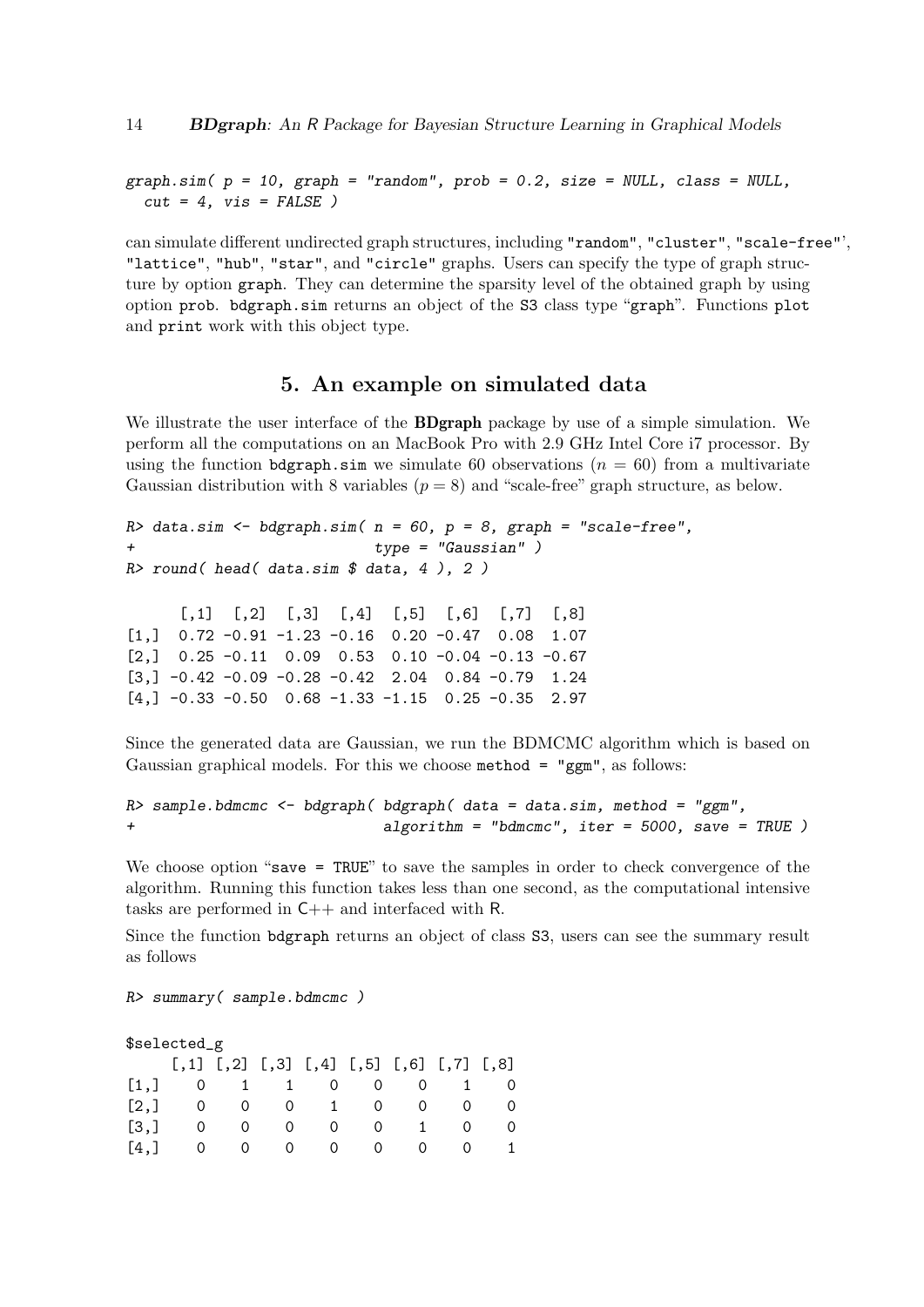| [5,]               | 0            | 0                        | $\mathsf{O}$ | 0                                | $\mathbf 0$    | 0                                                       | 0              | 0                                                               |      |
|--------------------|--------------|--------------------------|--------------|----------------------------------|----------------|---------------------------------------------------------|----------------|-----------------------------------------------------------------|------|
| [6, 3]             | $\mathsf{O}$ | $\overline{\phantom{0}}$ | $\circ$      | 0                                |                | $0 \qquad$<br>$\mathbf{0}$                              | $\overline{0}$ | 0                                                               |      |
|                    | [7,] 0 0     |                          |              | $0 \qquad \qquad$                | $\overline{0}$ | $0 \qquad \qquad$<br>$\mathsf{O}$                       | $\overline{0}$ | $\mathbf 0$                                                     |      |
| [8,]               | 0            | $\mathbf 0$              |              | $0 \qquad \qquad$<br>$\mathbf 0$ | $\Omega$       | $\Omega$                                                | $\Omega$       | $\Omega$                                                        |      |
|                    |              |                          |              |                                  |                |                                                         |                |                                                                 |      |
| \$p_links          |              |                          |              |                                  |                |                                                         |                |                                                                 |      |
|                    |              |                          |              |                                  |                | $[,1]$ $[,2]$ $[,3]$ $[,4]$ $[,5]$ $[,6]$ $[,7]$ $[,8]$ |                |                                                                 |      |
| $\left[1, \right]$ |              |                          |              |                                  |                | 0 0.51 1.00 0.27 0.21 0.31 0.74 0.11                    |                |                                                                 |      |
| [2,]               |              |                          |              |                                  |                | 0 0.00 0.29 1.00 0.25 0.18 0.49 0.14                    |                |                                                                 |      |
| $\left[3, \right]$ |              |                          |              |                                  |                | 0 0.00 0.00 0.24 0.27 0.79 0.44 0.22                    |                |                                                                 |      |
| [4,]               |              |                          |              |                                  |                | 0 0.00 0.00 0.00 0.32 0.30 0.34 1.00                    |                |                                                                 |      |
|                    |              |                          |              |                                  |                | $[5,]$ 0 0.00 0.00 0.00 0.00 0.25 0.40 0.22             |                |                                                                 |      |
|                    |              |                          |              |                                  |                | $[6,]$ 0 0.00 0.00 0.00 0.00 0.00 0.23 0.37             |                |                                                                 |      |
|                    |              |                          |              |                                  |                | $[7,]$ 0 0.00 0.00 0.00 0.00 0.00 0.00 0.19             |                |                                                                 |      |
|                    |              |                          |              |                                  |                | $[8,]$ 0 0.00 0.00 0.00 0.00 0.00 0.00 0.00             |                |                                                                 |      |
|                    |              |                          |              |                                  |                |                                                         |                |                                                                 |      |
| \$K_hat            |              |                          |              |                                  |                |                                                         |                |                                                                 |      |
|                    |              |                          |              |                                  |                |                                                         |                | $[0,1]$ $[0,2]$ $[0,3]$ $[0,4]$ $[0,5]$ $[0,6]$ $[0,7]$ $[0,8]$ |      |
|                    |              |                          |              |                                  |                |                                                         |                | $[1,]$ 3.81 0.33 3.19 -0.09 0.04 0.14 -0.84 0.02                |      |
|                    |              |                          |              |                                  |                |                                                         |                | $[2,]$ 0.33 4.24 -0.06 -3.43 -0.07 -0.02 0.41 -0.02             |      |
|                    |              |                          |              |                                  |                |                                                         |                | $[3,]$ 3.19 -0.06 5.54 -0.08 -0.06 -0.75 0.41 0.08              |      |
|                    |              |                          |              |                                  |                |                                                         |                | $[4, ] -0.09 -3.43 -0.08$ 9.28 -0.15 0.10 -0.18 1.62            |      |
|                    |              |                          |              |                                  |                |                                                         |                | $[5,]$ 0.04 -0.07 -0.06 -0.15 0.76 -0.06 0.16 -0.04             |      |
|                    |              |                          |              |                                  |                |                                                         |                | $[6,]$ 0.14 -0.02 -0.75 0.10 -0.06 3.08 0.04 -0.14              |      |
|                    |              |                          |              |                                  |                |                                                         |                | $[7,]$ -0.84 0.41 0.41 -0.18 0.16 0.04 5.56 0.04                |      |
|                    |              |                          |              |                                  |                |                                                         |                | $[8,]$ 0.02 -0.02 0.08 1.62 -0.04 -0.14 0.04                    | 1.21 |

The summary results are the adjacency matrix of the selected graph (selected\_g) based on BMA estimation, the estimated posterior probabilities of all possible links ( $p_$ links) and the estimated precision matrix (K\_hat).

In addition, the function summary reports a visualization summary of the results as we can see in Figure 3. At the top-left is the graph with the highest posterior probability. The plot at the top-right gives the estimated posterior probabilities of all the graphs which are visited by the BDMCMC algorithm; it indicates that our algorithm visits more than 2000 different graphs. The plot at the bottom-left gives the estimated posterior probabilities of the size of the graphs; it indicates that our algorithm visited mainly graphs with sizes between 4 and 18 links. At the bottom-right is the trace of our algorithm based on the size of the graphs.

The function compare provides several measures to evaluate the performance of our algorithms and compare them with alternative approaches with respect to the true graph structure. To evaluate the performance of our BDMCMC algorithm (Algorithm 2) and compare it with that of an alternative algorithm, we also run the RJMCMC algorithm under the same conditions as below.

```
R> sample.rjmcmc <- bdgraph( data = data.sim, method = "ggm",
+ algorithm = "rjmcmc", iter = 5000, save = TRUE )
```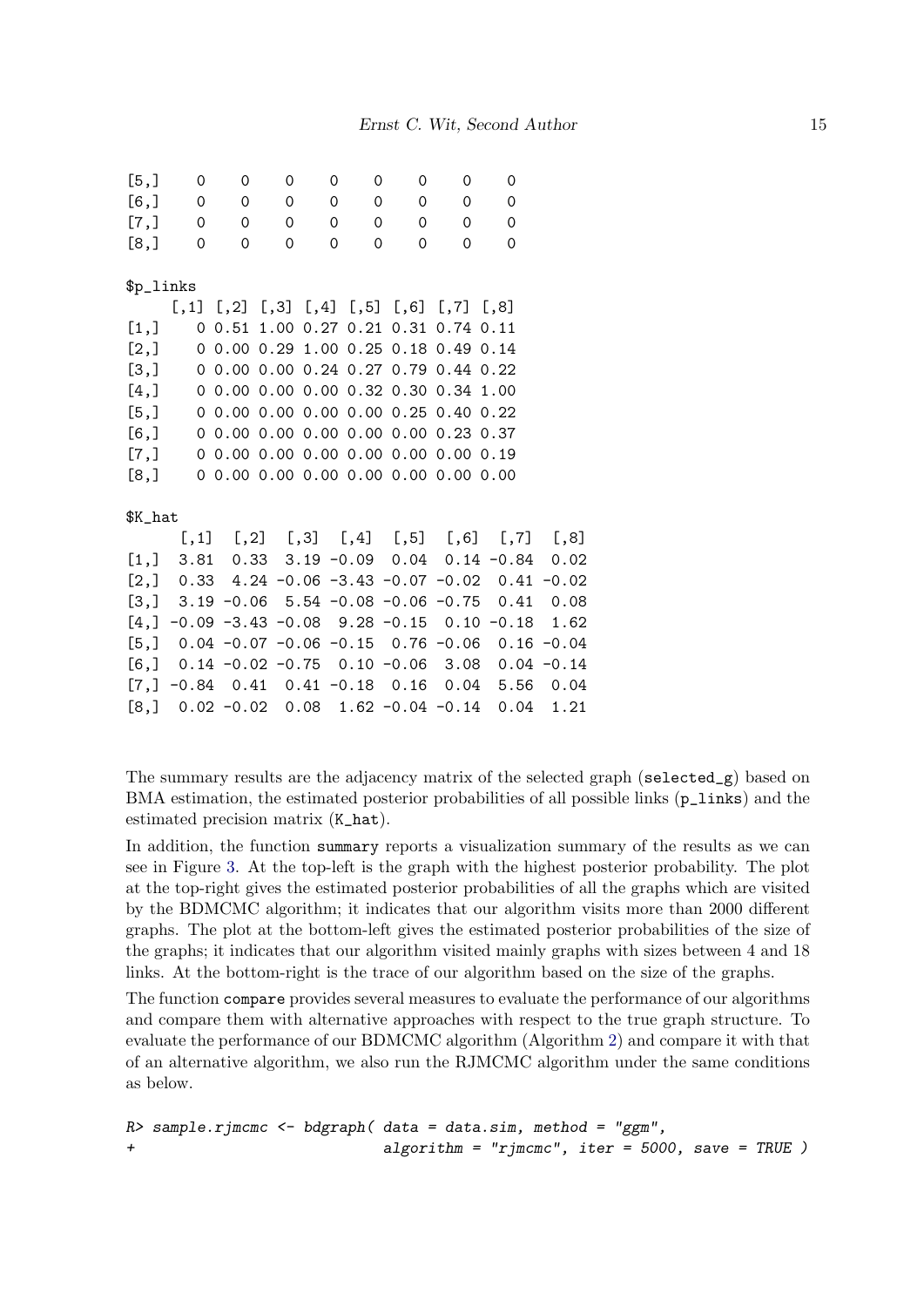

Figure 3: Visualization summary of simulation data based on output of bdgraph function. The figure at the top-left is the inferred graph with the highest posterior probability. The figure at the top-right gives the estimated posterior probabilities of all visited graphs. The figure at the bottom-left gives the estimated posterior probabilities of all visited graphs based on the size of the graphs. The figure at in the bottom-right is the trace of our algorithm based on the size of the graphs.

where the sampling algorithm from the joint posterior distribution is based on the RJMCMC algorithm.

Users can compare the performance of these two algorithms by using the code

```
R> plotroc( data.sim, sample.bdmcmc, sample.rjmcmc, smooth = TRUE )
```
which visualizes an ROC plot for both algorithms, BDMCMC and RJMCMC; see Figure 4. We can also compare the performance of those algorithms by using the compare function as follows:

```
R> compare( data.sim, sample.bdmcmc, sample.rjmcmc,
+ main = c( "True graph", "BDMCMC", "RJMCMC" ) )
              True graph BDMCMC RJMCMC
true positive 7 5.000 5.000
true negative 21 20.000 19.000
```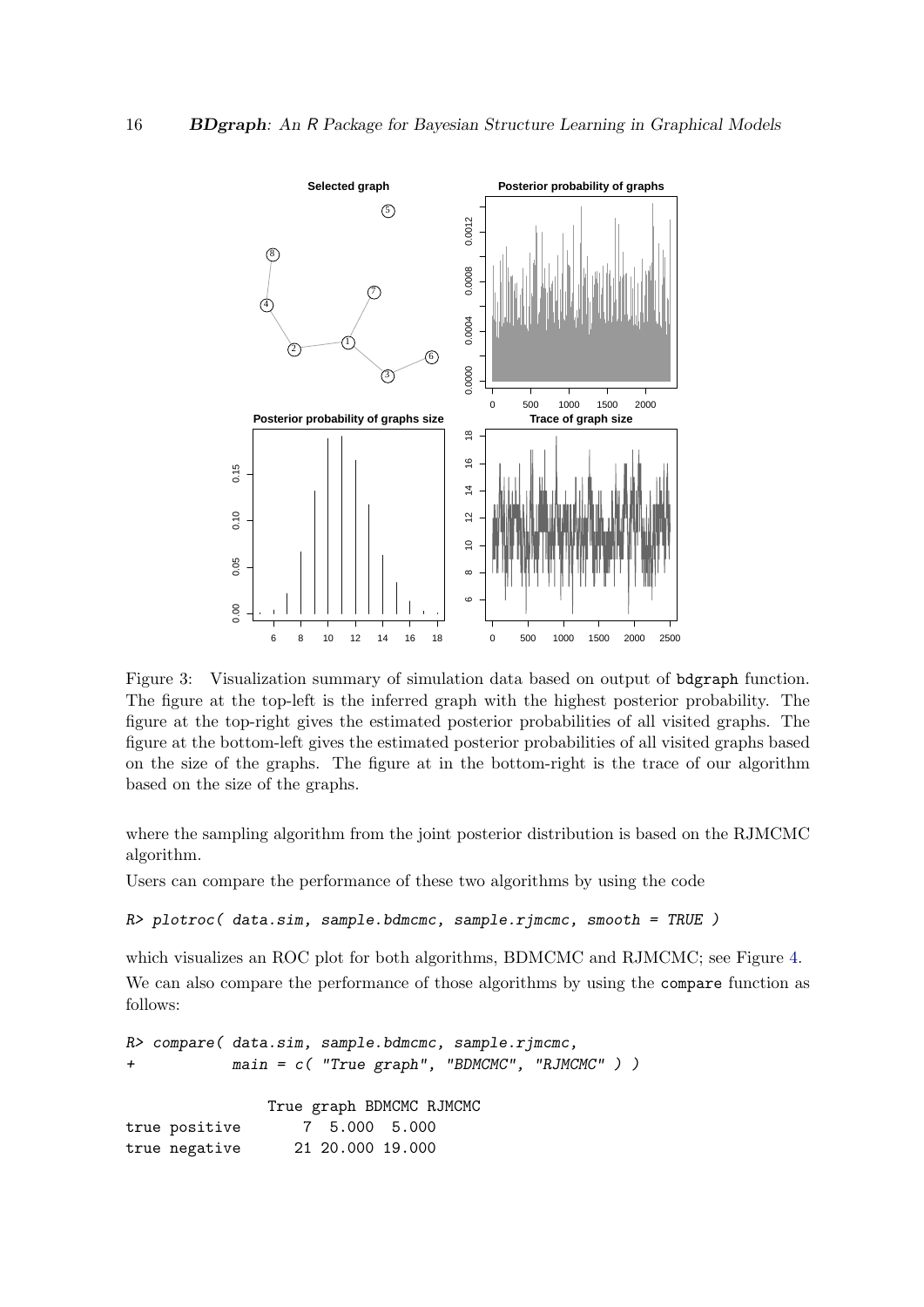

Figure 4: ROC plot to compare the performance of the BDMCMC and RJMCMC algorithms for a simulated toy example.

| false positive | $0 \quad 1.000 \quad 2.000$ |  |
|----------------|-----------------------------|--|
| false negative | $0$ 2.000 2.000             |  |
| F1-score       | 1 0.769 0.714               |  |
| specificity    | 1 0.952 0.905               |  |
| sensitivity    | 1 0.714 0.714               |  |
| MCC            | 1 0.704 0.619               |  |

The results show that for this specific simulated example both algorithms have more or less the same performance; See Mohammadi and Wit (2015, Section 4), Mohammadi et al. (2017a, Section 2.2.3).

In this simulation example, we run both BDMCMC and RJMCMC algorithms for 5, 000 iterations, 2, 500 of them as burn-in. To check whether the number of iterations is enough and to monitoring the convergence of our both algorithm, we run

```
R> plotcoda( sample.bdmcmc )
R> plotcoda( sample.rjmcmc )
```
The results in Figure 5 indicate that our BDMCMC algorithm converges faster with compare with RJMCMC algorithm.

# References

Abegaz F, Wit E (2015). "Copula Gaussian graphical models with penalized ascent Monte Carlo EM algorithm." Statistica Neerlandica,  $69(4)$ ,  $419-441$ . doi:10.1111/stan.12066.

Anderson E, Bai Z, Bischof C, Blackford S, Demmel J, Dongarra J, Du Croz J, Greenbaum A, Hammarling S, McKenney A, Sorensen D (1999). LAPACK Users' Guide. Third edition.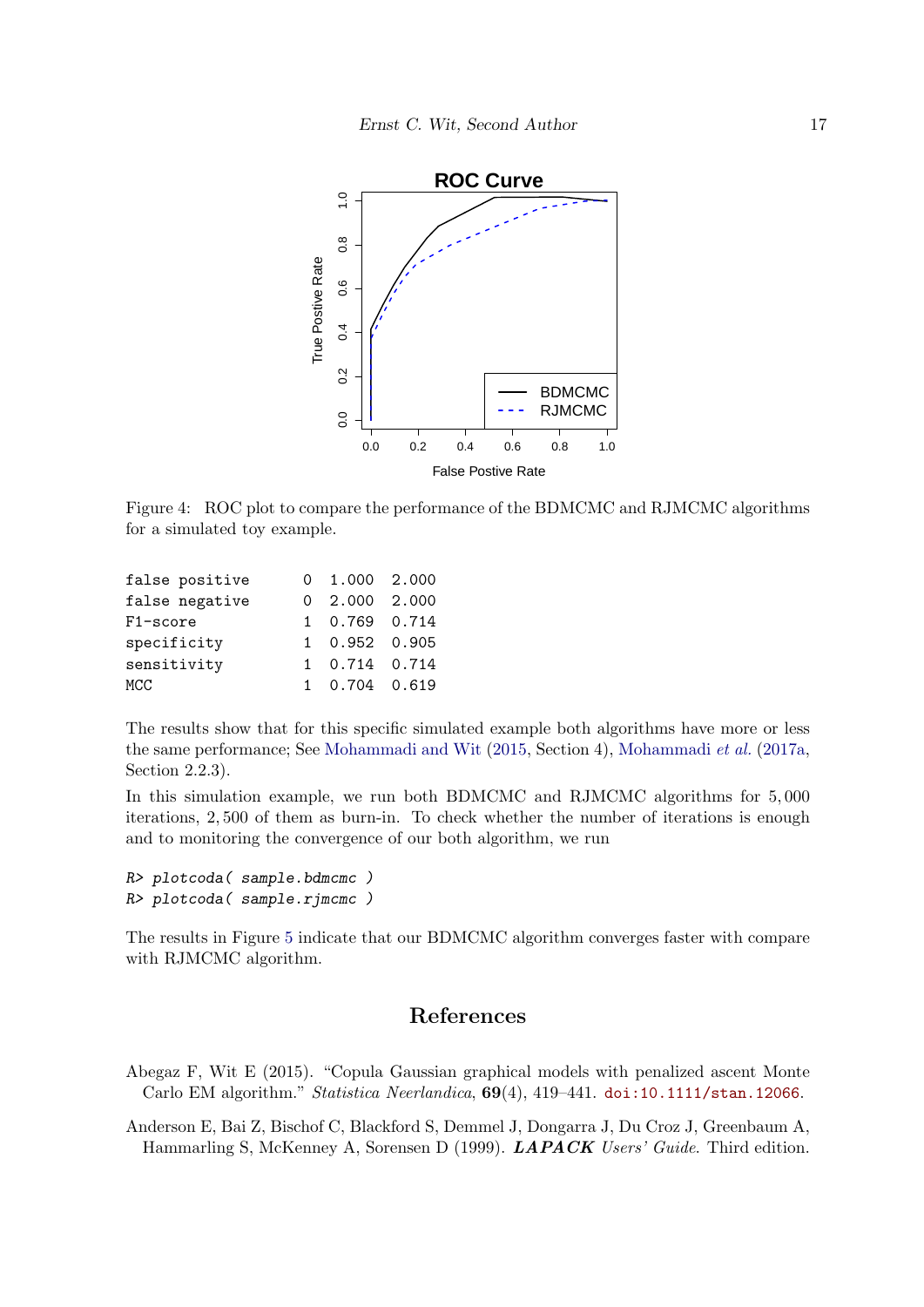

Figure 5: Plot for monitoring the convergence based on the trace of estimated posterior probability of all possible links for the BDMCMC algorithm (left) and the RJMCMC algorithm (right).

Society for Industrial and Applied Mathematics, Philadelphia, PA. ISBN 0-89871-447-8 (paperback).

- Atay-Kayis A, Massam H (2005). "A Monte Carlo method for computing the marginal likelihood in nondecomposable Gaussian graphical models." *Biometrika*, **92**(2), 317–335. doi: 10.1093/biomet/92.2.317.
- Baldi P, Brunak S, Chauvin Y, Andersen CA, Nielsen H (2000). "Assessing the Accuracy of Prediction Algorithms for Classification: an Overview." *Bioinformatics*, 16(5), 412–424. doi:10.1093/bioinformatics/16.5.412.
- Behrouzi P, Wit EC (2017). "netgwas: An R Package for Network-Based Genome-Wide Association Studies." arXiv preprint arXiv:1710.01236.
- Behrouzi P, Wit EC (2019). "Detecting epistatic selection with partially observed genotype data by using copula graphical models." Journal of the Royal Statistical Society: Series C (Applied Statistics),  $68(1)$ , 141-160. doi:10.1111/rssc.12287.
- Board OAR (2008). "OpenMP Application Program Interface Version 3.0." URL http: //www.openmp.org/mp-documents/spec30.pdf.
- Cappé O, Robert C, Rydén T (2003). "Reversible Jump, Birth-and-Death and More General Continuous Time Markov Chain Monte Carlo Samplers." Journal of the Royal Statistical Society: Series B (Statistical Methodology), 65(3), 679–700. doi:10.1111/1467-9868. 00409.
- Csardi G, Nepusz T (2006). "The igraph Software Package for Complex Network Research." InterJournal, Complex Systems, 1695. URL http://igraph.org.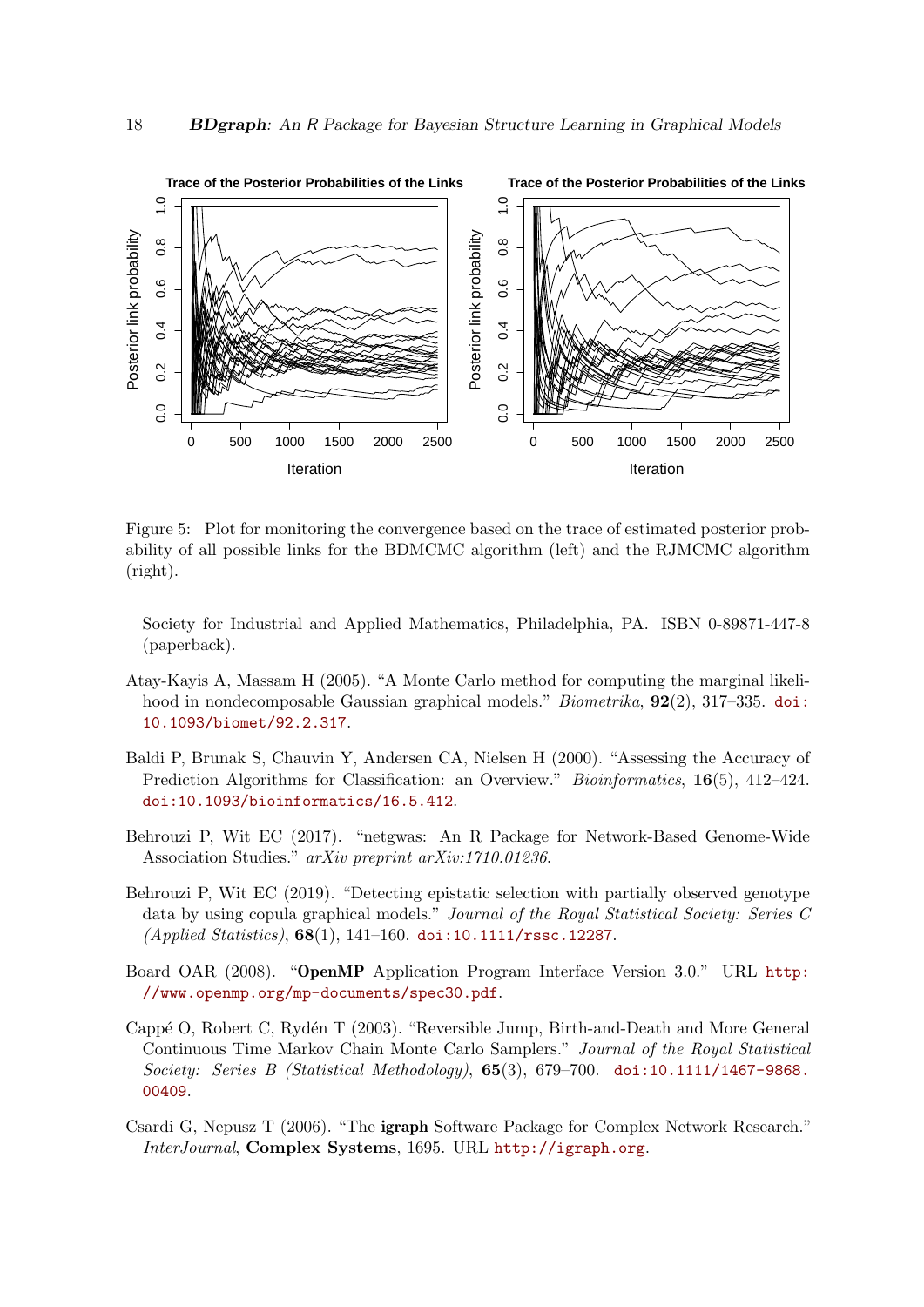- Dobra A, Lenkoski A (2011). "Copula Gaussian graphical models and their application to modeling functional disability data." The Annals of Applied Statistics,  $5(2A)$ , 969–993. doi:10.1214/10-aoas397.
- Dobra A, Lenkoski A, Rodriguez A (2011). "Bayesian Inference for General Gaussian Graphical Models with Application to Multivariate Lattice Data." Journal of the American Statistical Association, 106(496), 1418-1433. doi:10.1198/jasa.2011.tm10465.
- Dobra A, Mohammadi R (2018). "Loglinear model selection and human mobility." The Annals of Applied Statistics,  $12(2)$ , 815–845.
- Dyrba M, Grothe MJ, Mohammadi A, Binder H, Kirste T, Teipel SJ, Initiative ADN, et al. (2018). "Comparison of different hypotheses regarding the spread of Alzheimer's disease using Markov random fields and multimodal imaging." Journal of Alzheimer's Disease, 65(3), 731–746. doi:10.3233/jad-161197.
- Friedman J, Hastie T, Tibshirani R (2008). "Sparse Inverse Covariance Estimation with the Graphical Lasso." Biostatistics, 9(3), 432–441. doi:10.1093/biostatistics/kxm045.
- Friedman J, Hastie T, Tibshirani R (2018). **glasso**: Graphical Lasso- Estimation of Gaussian Graphical Models. R package version 1.10, URL http://CRAN.R-project.org/package= glasso.
- Giudici P, Green P (1999). "Decomposable graphical Gaussian model determination." Biometrika, 86(4), 785–801. doi:10.1093/biomet/86.4.785.
- Green PJ (2003). "Trans-dimensional markov chain monte carlo." Oxford Statistical Science Series, pp. 179–198.
- Hastie T, Tibshirani R, Friedman J (2009). The Elements of Statistical Learning: Data Mining, Inference, and Prediction. Springer-Verlag.
- Hoff PD (2007). "Extending the Rank Likelihood for Semiparametric Copula Estimation." The Annals of Applied Statistics, pp. 265–283. doi:10.1214/07-aoas107.
- Hsieh CJ, Sustik MA, Dhillon IS, Ravikumar P (2011). "Sparse Inverse Covariance Matrix Estimation Using Quadratic Approximation." In J Shawe-Taylor, R Zemel, P Bartlett, F Pereira, K Weinberger (eds.), Advances in Neural Information Processing Systems 24, pp. 2330–2338. http://nips.cc/. URL http://cs.utexas.edu/users/sustik/QUIC.
- Hsieh CJ, Sustik MA, Dhillon IS, Ravikumar P (2014). "QUIC: quadratic approximation for sparse inverse covariance estimation." The Journal of Machine Learning Research,  $15(1)$ , 2911–2947.
- Jones B, Carvalho C, Dobra A, Hans C, Carter C, West M (2005). "Experiments in Stochastic Computation for High-Dimensional Graphical Models." Statistical Science, 20(4), 388–400. doi:10.1214/088342305000000304.
- Kalisch M, Mächler M, Colombo D, Maathuis MH, Bühlmann P (2012). "Causal Inference Using Graphical Models with the R Package pcalg." Journal of Statistical Software, 47(11), 1–26. doi:10.18637/jss.v047.i11.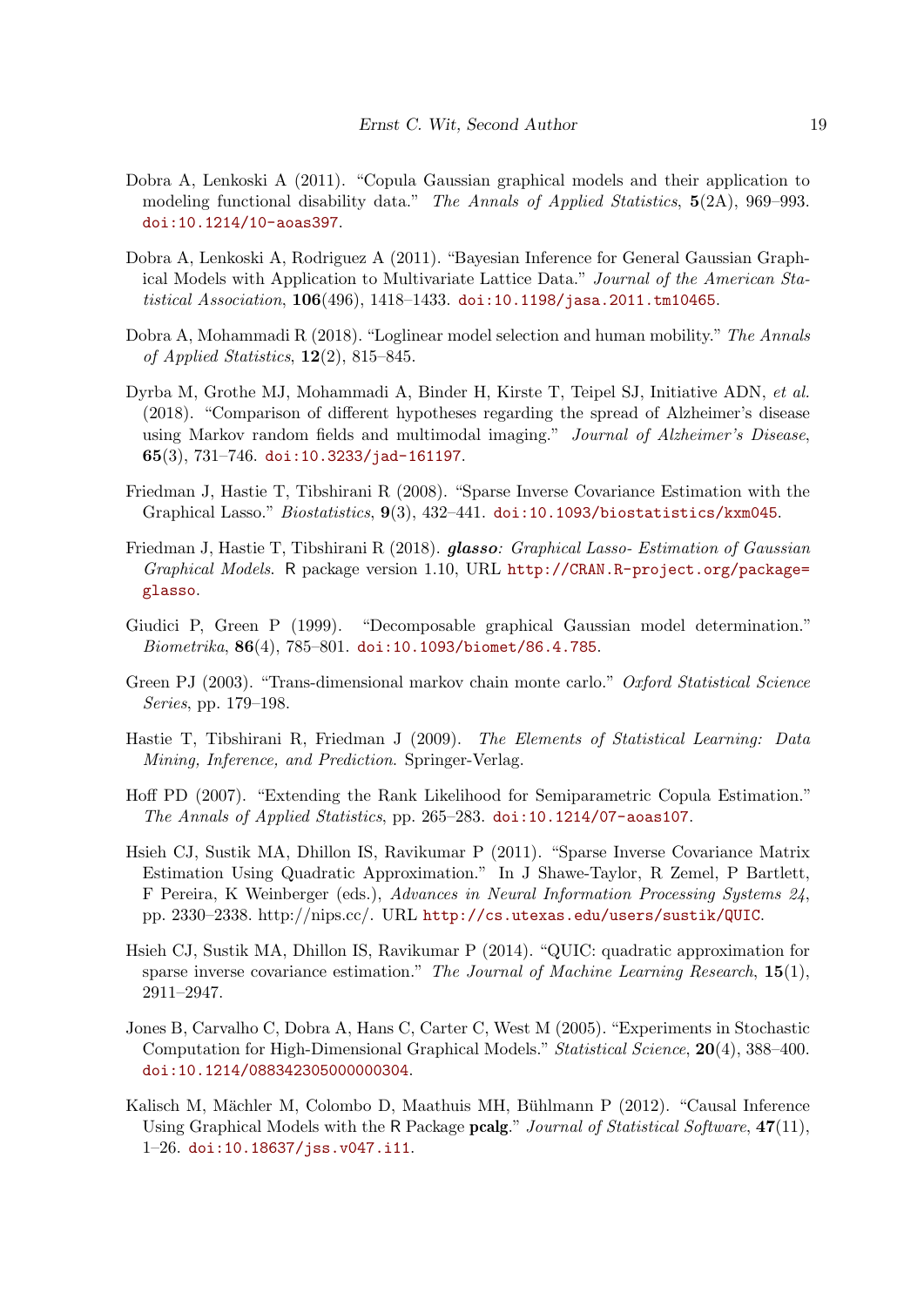Lauritzen S (1996). Graphical Models, volume 17. Oxford University Press, USA.

- Lawson CL, Hanson RJ, Kincaid DR, Krogh FT (1979). "Basic Linear Algebra Subprograms for Fortran Usage." ACM Transactions on Mathematical Software (TOMS), 5(3), 308–323. doi:10.1145/355841.355847.
- Lenkoski A (2013). "A Direct Sampler for G-Wishart Variates."  $Stat$ ,  $2(1)$ , 119–128. doi: 10.1002/sta4.23.
- Lenkoski A, Dobra A (2011). "Computational aspects related to inference in Gaussian graphical models with the G-wishart prior." Journal of Computational and Graphical Statistics,  $20(1)$ , 140-157. doi:10.1198/jcgs.2010.08181.
- Meinshausen N, Buhlmann P (2006). "High-Dimensional Graphs and Variable Selection with the Lasso." The Annals of Statistics,  $34(3)$ ,  $1436-1462$ . doi:10.1214/ 009053606000000281.
- Mohammadi A, Abegaz Yazew F, van den Heuvel E, Wit EC (2017a). "Bayesian modelling of Dupuytren disease using Gaussian copula graphical models." Journal of Royal Statistical Society-Series C, 66(3), 629–645. doi:10.1111/rssc.12171.
- Mohammadi A, Wit EC (2015). "Bayesian Structure Learning in Sparse Gaussian Graphical Models." Bayesian Analysis, 10(1), 109–138. doi:10.1214/14-ba889.
- Mohammadi R  $(2019)$ . ssgraph: Bayesian Graphical Estimation using Spike-and-Slab Priors. R package version 1.8.
- Mohammadi R, Massam H, Gerald L (2017b). "The Ratio of Normalizing Constants for Bayesian Graphical Gaussian Model Selection." arXiv preprint arXiv:1706.04416.
- Mohammadi R, Wit EC (2019a). "BDgraph: An R Package for Bayesian Structure Learning in Graphical Models." Journal of Statistical Software,  $89(3)$ , 1–30. doi:10.18637/jss. v089.i03.
- Mohammadi R, Wit EC (2019b). BDgraph: Bayesian Structure Learning in Graphical Models using Birth-Death MCMC. R package version 2.60, URL http://CRAN.R-project. org/package=BDgraph.
- Muirhead R (1982). Aspects of Multivariate Statistical Theory, volume 42. Wiley Online Library. doi:10.1002/9780470316559.
- Murray I, Ghahramani Z (2004). "Bayesian Learning in Undirected Graphical Models: Approximate MCMC Algorithms." In Proceedings of the 20th conference on Uncertainty in artificial intelligence, pp. 392–399. AUAI Press.
- Murray I, Ghahramani Z, MacKay D (2012). "MCMC for doubly-intractable distributions." arXiv preprint arXiv:1206.6848.
- Nelsen RB (2007). An introduction to copulas. Springer Science & Business Media.
- Pensar J, Nyman H, Niiranen J, Corander J, et al. (2017). "Marginal pseudo-likelihood learning of discrete Markov network structures." Bayesian analysis, 12(4), 1195–1215. doi:10.1214/16-ba1032.